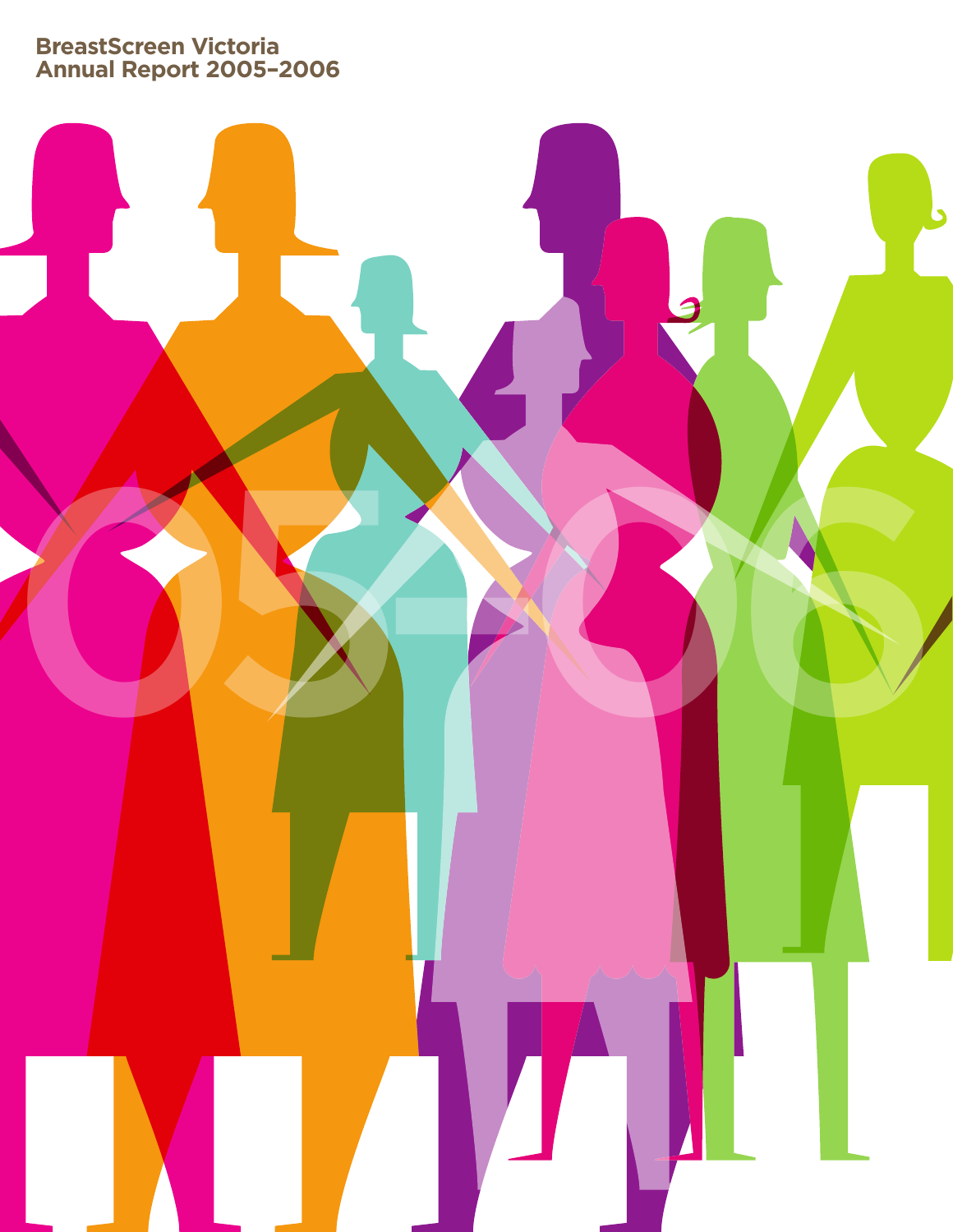**BreastScreen Victoria gratefully acknowledges the support of the Population Screening Section, Department of Health and Aging and Cancer Screening Services, and the Victorian Department of Human Services.**







Caring about Women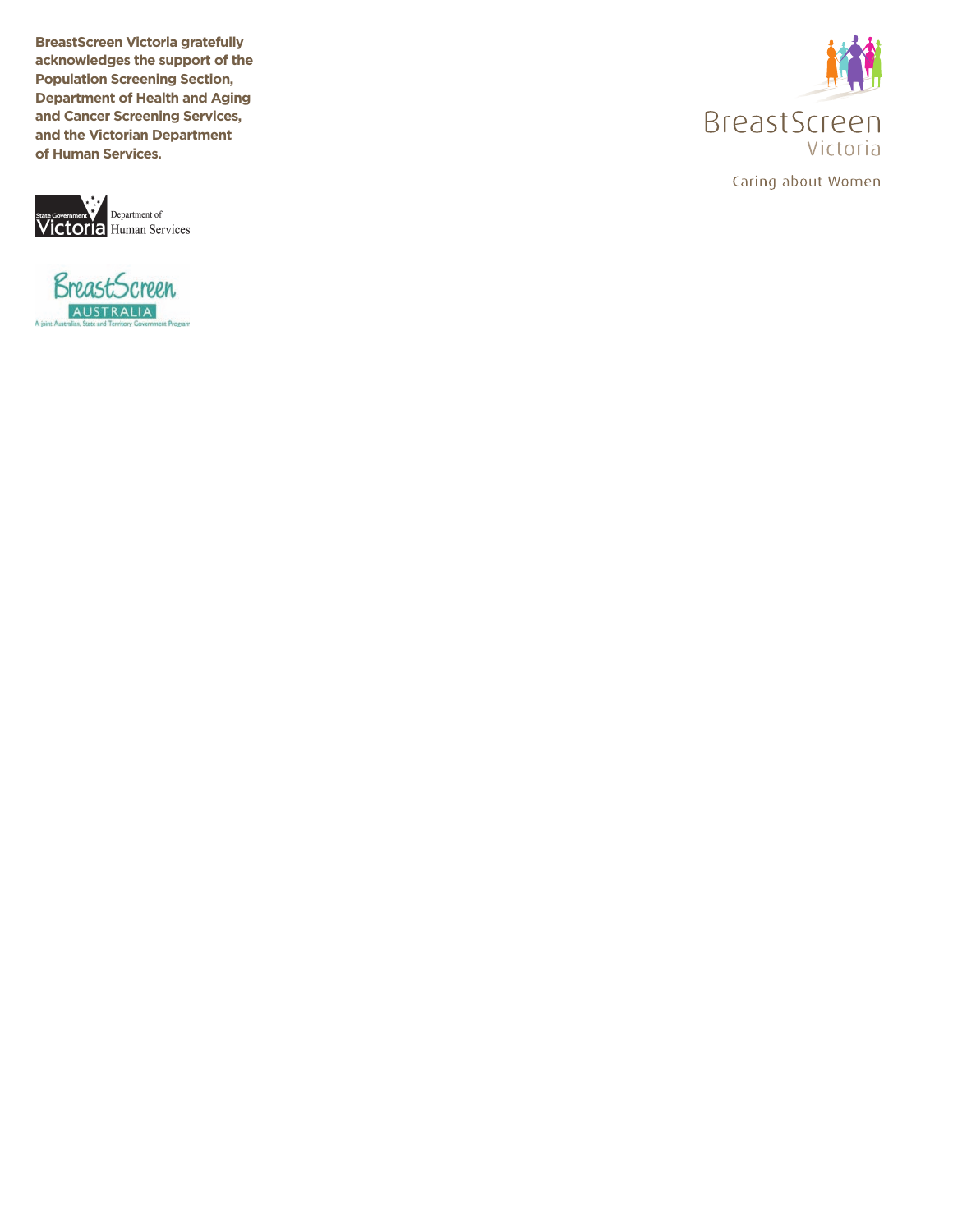# **Contents**

| Statement of changes in equity for the year ended 30 June 2006  22 |  |
|--------------------------------------------------------------------|--|
|                                                                    |  |
|                                                                    |  |
|                                                                    |  |
|                                                                    |  |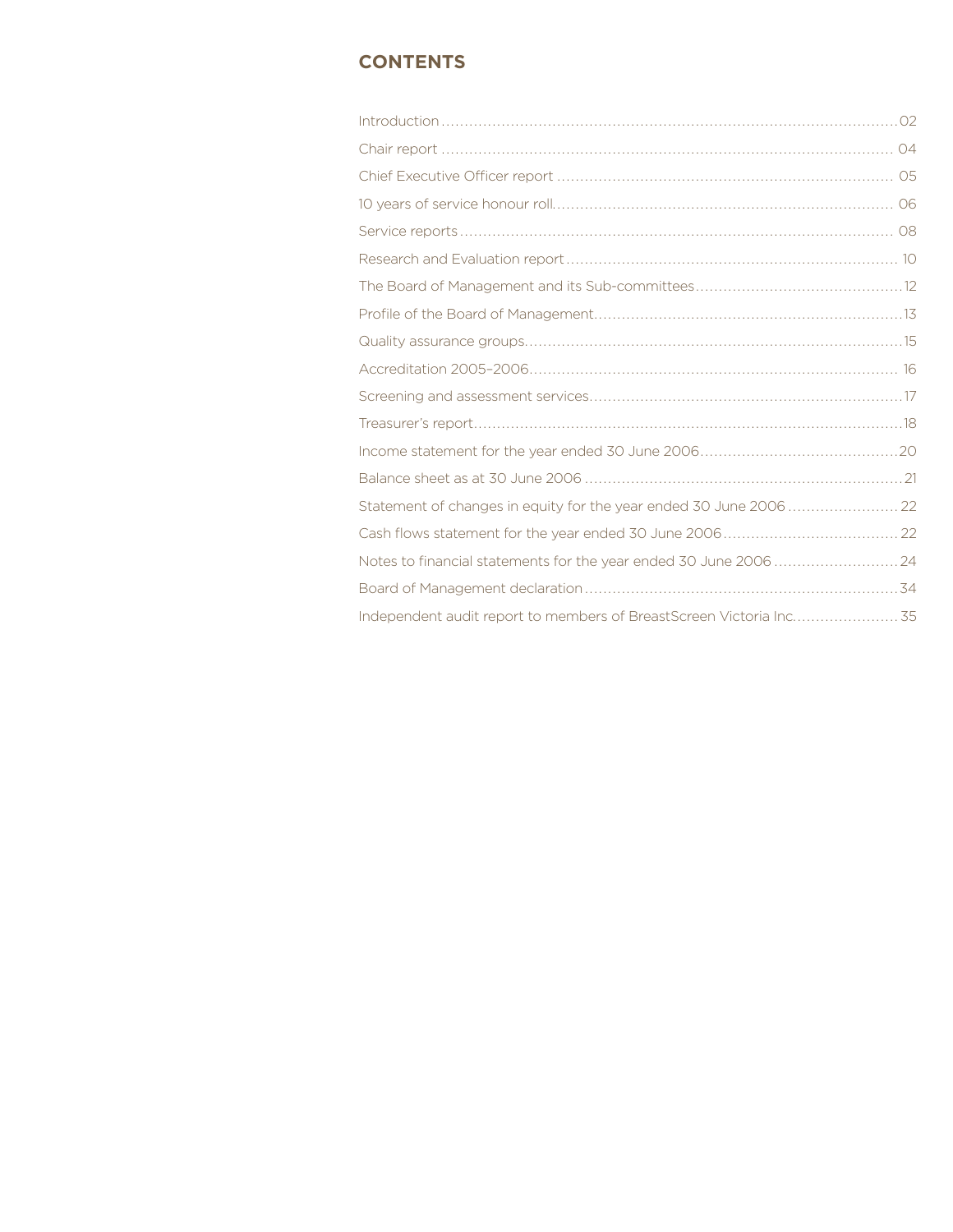**BreastScreen Victoria is part of a national breast cancer screening program for women, BreastScreen Australia, which aims to reduce deaths from breast cancer through the early detection of the disease.**

Jointly funded by the State and Commonwealth governments, BreastScreen Victoria invites women aged 50 to 69 years, who have not otherwise developed breast cancer symptoms or signs, to have free screening mammograms. Women aged 40 to 49 years and 70 years and over may also use the service.

Established in 1992 with just three staff, BreastScreen Victoria now operates through an extensive network, and continues to build on its achievements.

A comprehensive accreditation system ensures that all BreastScreen services delivered in Victoria operate under and comply with national standards. Services are assessed regularly by an independent multidisciplinary team. In the past year four centres and one service were due for and successfully completed this rigorous accreditation process: Maroondah, Monash, Geelong and North Western BreastScreen and the Mobile Screening Service.

The BreastScreen Victoria Program is managed by the Coordination Unit, which develops and reviews program policy, monitors service provision, coordinates special projects and administers the funding for the Program's network of accredited screening and assessment centres. This statewide network of 8 assessment centres, 39 screening centres and 26 mobile screening locations ensures that all Victorian women have access to the Program.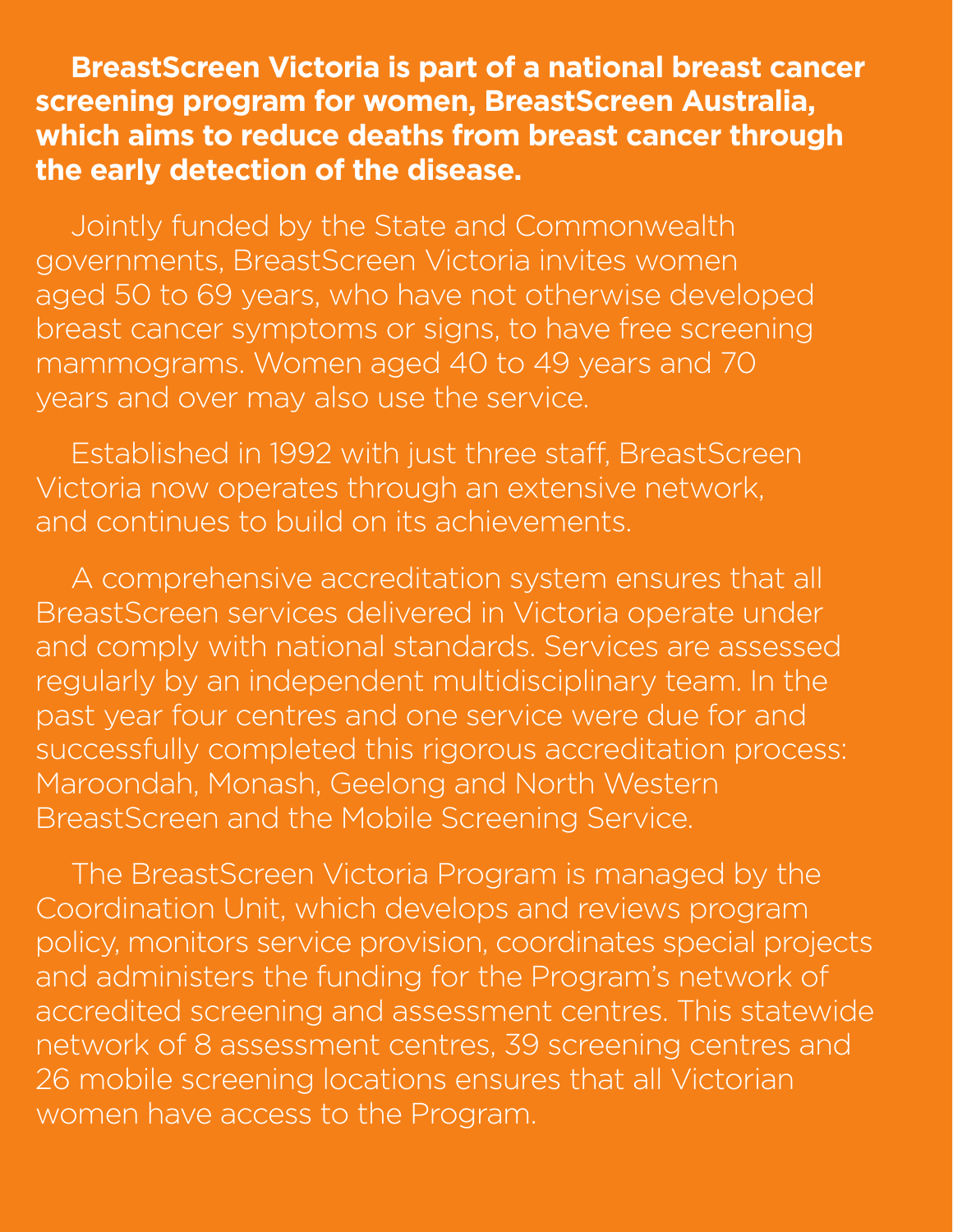BreastScreen provides free screening mammograms at two-yearly intervals for the target group for whom mammography screening studies have shown greatest benefit – women aged 50 to 69 years. Although a doctor's referral is not required to attend the service, BreastScreen Victoria does liaise closely with general practitioners.

BreastScreen staff are highly skilled and experienced in the detection and assessment of the early signs of breast cancer. Where an abnormality is found on screening, BreastScreen Victoria provides women with clinical assessment to the point of diagnosis. In the event of a diagnosis of breast cancer, women are referred back to their general practitioner for treatment, which takes place outside the Program.

For more information about BreastScreen Victoria, please visit our website at www.breastscreen.org.au.

All BreastScreen services are **free**. For more information or an appointment call 13 20 50.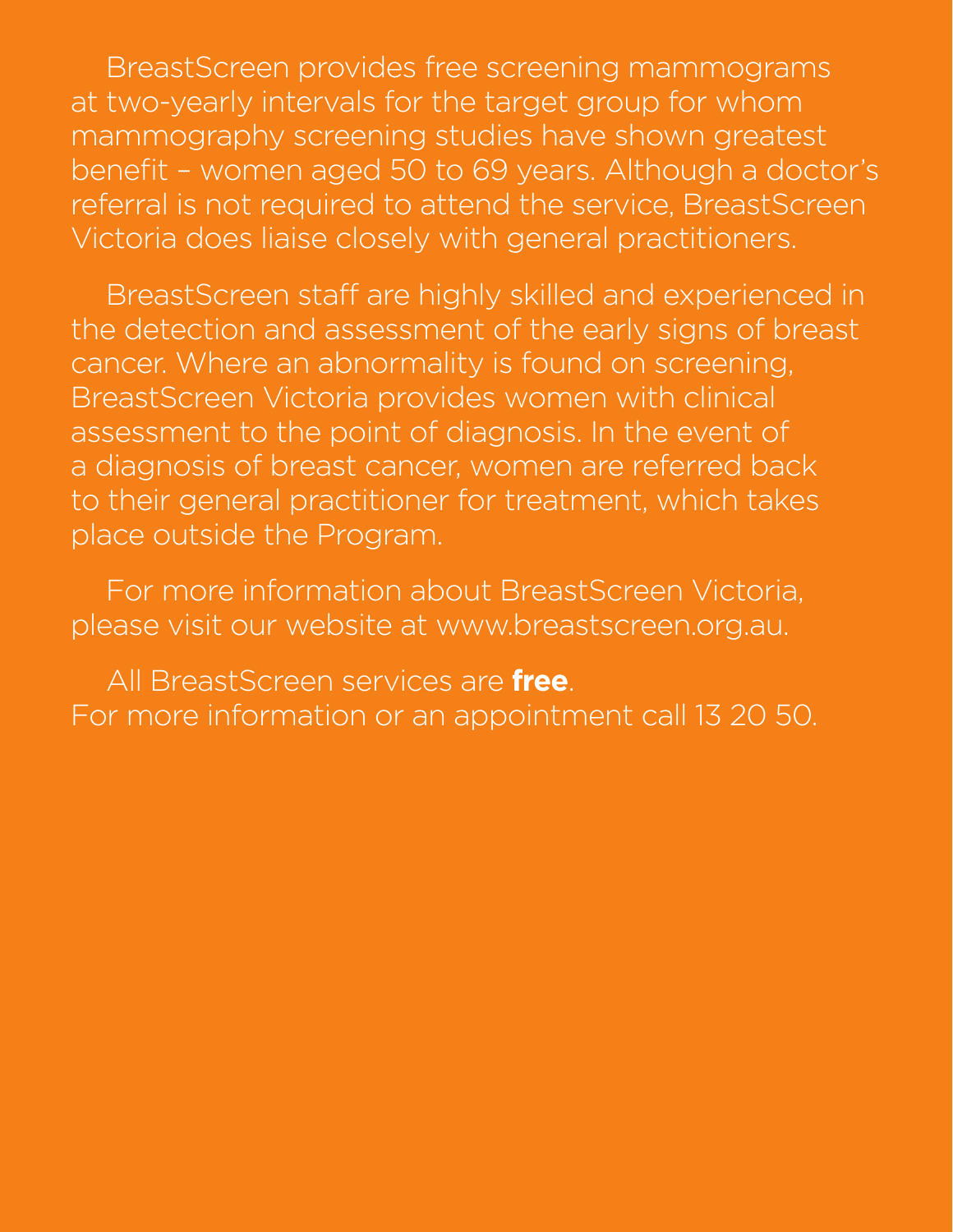**You can be lucky** and be in places where exciting things happen. Working closely for a long time with people committed to improving outcomes for cancer patients; being involved in the development of better treatment options for women with breast cancer; and caring for and being inspired by my patients and their families, has led me to experience some very exciting and rewarding times. So has being the Chair of BreastScreen Victoria.

BreastScreen Victoria has achieved a lot since its inception, and there are some exciting times ahead. It is a unique health service in the way that it brings together some very caring and thoughtful people from different walks of life, all who share the vision to find breast cancer in its early stages and change the course of the disease. I am extremely proud to be involved in such an important health service that is of great benefit to the Victorian community. Finding breast cancer in its early stages and increasing women's chances of survival has a benefit for all of us, as we can all be affected by breast cancer when it occurs in the women we love, our mothers, daughters or among our friends.

Marking the beginning of this exciting new phase for us is our new visual identity featuring for the first time in this annual report. I am sure you will agree our new look clearly celebrates the women who need and use the BreastScreen Victoria program. It embodies the values critical to those involved: caring, respect, affirmation, reassurance and health.

Additionally, our new visual identity intends to celebrate and build on the things we have accomplished and the enthusiasm of our people. It is with great pride that I look back on what we have achieved this year. The continued faith and confidence women show in us was reflected in their attendance this year more than 204,000 women screened. This was an extremely pleasing result. We also made great leaps forward in technology with the implementation of some significant innovations. Our client management system is now fully operational and is one of the finest that exists in this country. It will allow us to move smoothly into the digital age.

I am thrilled that our Digital Mammography Team has successfully initiated our journey into a world without film.

Although we have achieved a lot, there remain significant challenges ahead of us. The demand for BreastScreen Victoria services persists and grows, as does the task of acquiring the workforce and building the capacity to meet that demand. This year we felt the full force of the increasing costs of doing business. We have been very proactive in bringing this issue to the attention to key people in government at both a state and national level. A special note of appreciation must go to the BreastScreen Victoria Finance and Audit Committee who have been significantly challenged throughout this year. I sincerely hope the government's promised funding review in the coming year will go some way to improving our financial outlook for the future.

I would like to take this opportunity to extend my gratitude to BreastScreen Victoria CEO, Onella Stagoll, the Coordination Unit and service staff for their continuing good work in the delivery of this service to women. I would also like to thank all my colleagues on the Board of Management and particularly the Consumer Advisory Committee who continue to remind us who we are here for.

**Associate Professor Richard Bell MBBS FRACP FRCPA FAChPM MRACMA Chair, BreastScreen Victoria**

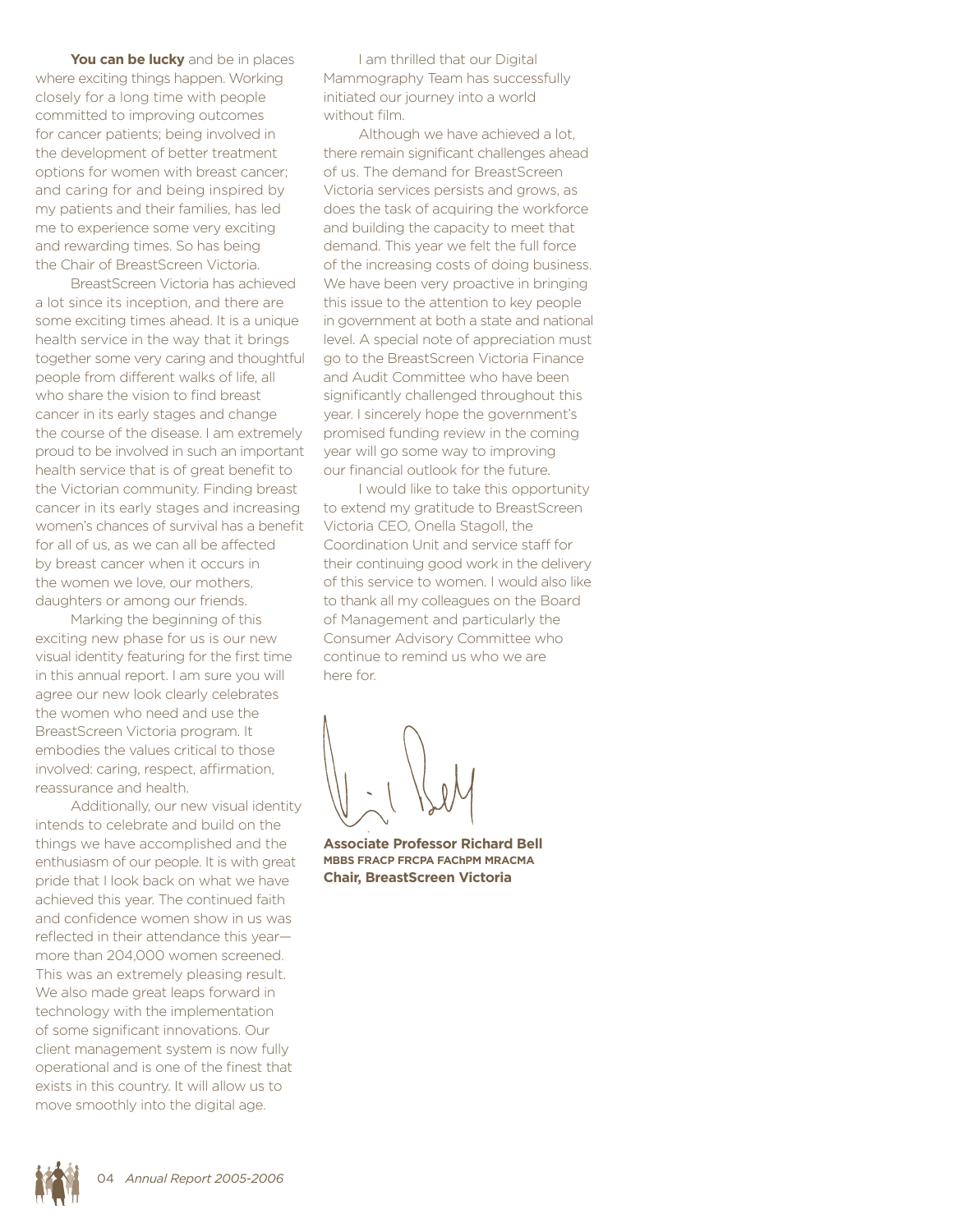**I have always** been interested in communities, and in finding the best ways to work with people so that they can influence the things that are important to them. This is why I saw it as a terrific opportunity, back in 1992, to get involved in setting up a breast cancer screening program for Victorian women, and to make sure women had a voice and a role in shaping such an important health service.

I am very proud that, some 15 years later, we are regarded as one of Victoria's most successful women's health programs and I hope that BreastScreen Victoria will continue to lead the way in the years to come.

We've achieved a lot since our beginning, when we screened 2000 women. I think our biggest achievement is that the BreastScreen Victoria program is acceptable to women and meets their needs. This year over 204,000 women used our services across the state. This could not have been achieved without the involvement of many people. A big thank you must go to all the staff of the coordination unit, program staff, our Board of Management and our Consumer Advisory Committee. In this year's annual report, I am also pleased to acknowledge our long serving staff who have been with the program for 10 years or more and have shown great dedication to the women who use our services.

Victorian women highly value the BreastScreen Victoria program, and I am sure this is because we listen to women and involve them through our committees and consultative processes. It is also because we are focused on continually improving our services through the introduction of new ways of working and new technologies. This year, the program felt the full financial impact of the changing environment that we are working in. We have encountered new technologies, workforce challenges, capital expenses and ever increasing costs to the health system. It is important, therefore, that we secure sufficient funds to ensure we continue to provide women with the high standard of service which they deserve.

One of our key achievements for the 2005–2006 financial year was that we successfully began using digital technology on our Rural Mobile Screening Service, allowing us to improve our service for women in rural areas. I would like to thank and congratulate everyone involved; the project team, Information Technology staff, radiologists, radiographers and the data specialists.

Another achievement for this year was that our close work with women, has given us a new visual identity. This features, for the first time, in this annual report. Our new look affirms that women are at the front of our mind when we make our decisions, that we care about them and respect them. I would like to thank the many women who participated in our research groups. They made sure our new look assisted in reducing some of the anxiety women may experience before they have a screening mammogram, by reassuring them that we are focused on their wellbeing.

Accompanying this year's annual report is a special book paying tribute to Victorian women. The BreastScreen Victoria book 'Women', is a simple publication that encompasses the uniqueness of women and those important things they bring to our lives. I ask you all to take a moment to read this book and share it with those closest to you. This way the words and stories of the women in this book, echoing the words and stories of many other women, can act as a reminder to us all, of what is important.

Quelle Anger

**Ms Onella Stagoll OAM Chief Executive Officer, BreastScreen Victoria Coordination Unit**

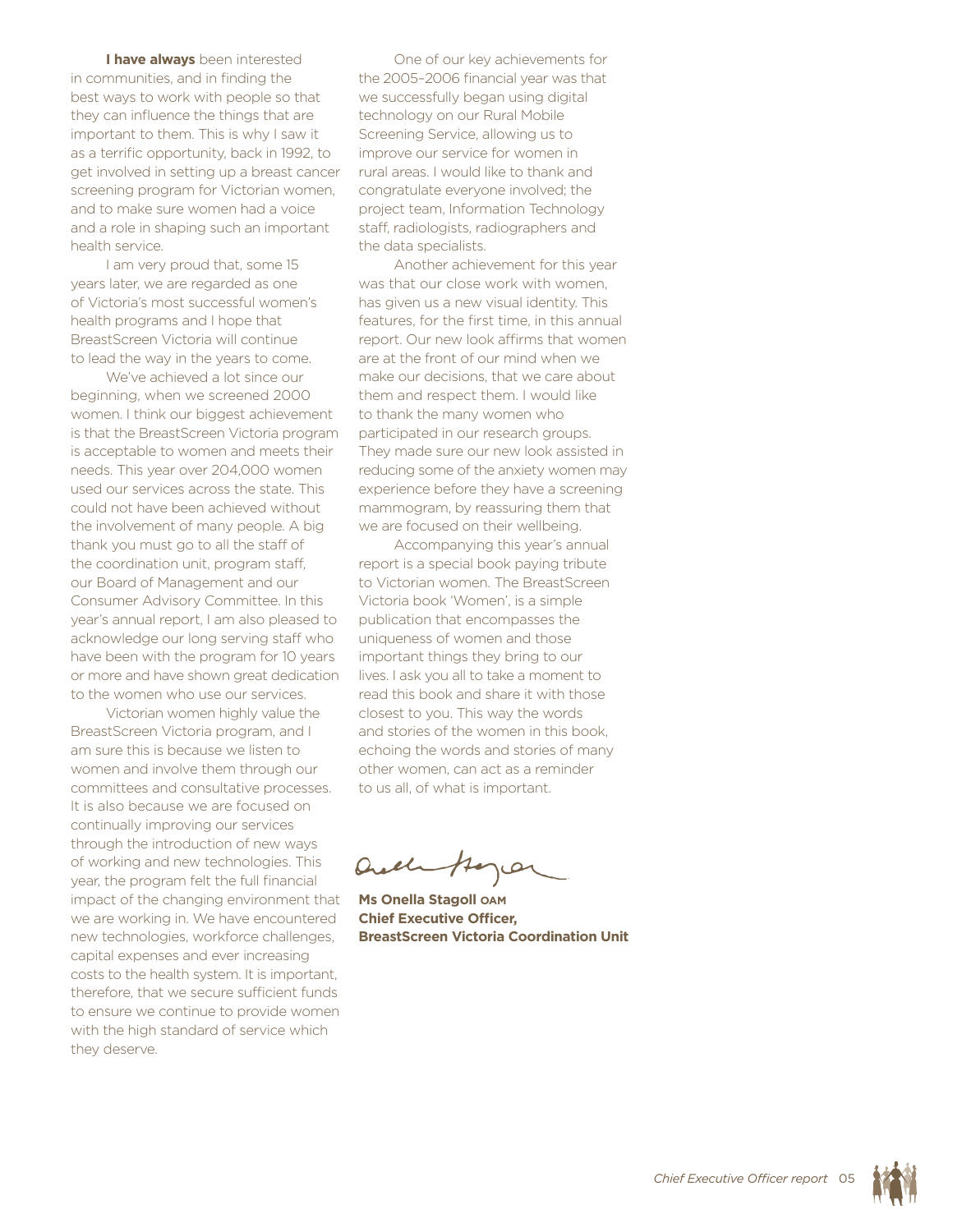# **10 years of service Honour Roll**

 It is with great pleasure that we acknowledge our long serving staff, who have been with the program for 10 years or more. The BreastScreen Victoria program would not be what it is today, without their involvement and commitment.

### **BreastScreen Victoria Coordination Unit**

Manny Bonnici Cathy Cannon Barry Chare Esther Cukier Margaret Dyer Darren Firth Lucy Marchesani Karen McCuskey Christine Sager John Siddham Onella Stagoll Jane Ward

### **Central Highlands and Wimmera BreastScreen**

David Deutscher Bob House Fiona Jeffs Ken King Mark Pilbeam Dianne Quinn Stephen Tobin Cliff Trotman Rob Ventura Jane Wiltshire

### **Bendigo Regional BreastScreen**

Ione Bissett

Graeme Campbell Damien Cleeve Carol Gibbins Bill Hanna Julie Harris Philippa Hartney Sherrill Hayes Jill Mac Intosh Rob Jarvis Rod Mitchell

#### **Geelong and South West BreastScreen**

Maureen Alldis Harry Armstrong Naomi Benney Peter Carman Sue Ebbott Frankie Linke Marg McDonald Greg Mitchell David North Joanna Smith Robert Spokes Ann Virgo Linda West

#### **Gippsland BreastScreen**

David Birks Damian Black Bob Brownlee David Chan Marian Collins Bridget Ericson Robyn Hebbard Gail Hunter Judy Mason June McElhinney Betty Melenhorst Iain Miller Rhonda Neilson Nerida Robinson Norman Sonenberg Kelvin Stribley Patrick van der Hoeven Marijke Wijgers

#### **Maroondah BreastScreen**

Kay Atta Harjit Dean Anna Dunin Trish Forde Heather Marshman Liz McGrath Ann Modra Diane Montgomery Vicki Pope Wendy Quantrell Ramola Schwartz David Stoney Eric Sumithran Elizabeth Sundram Sue Timperley Janis Uhe Sue Vermont

0 *Annual Report 2005-2006*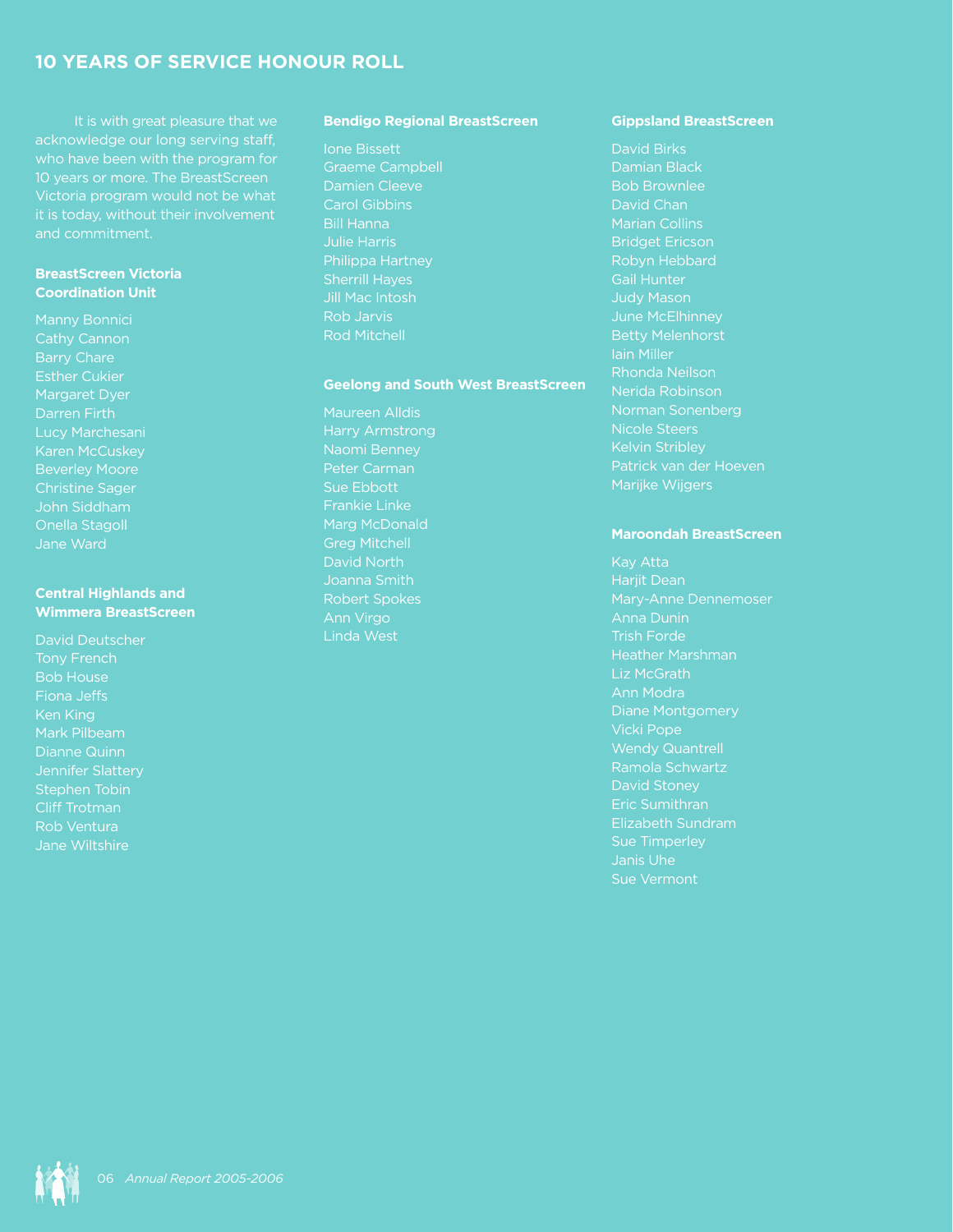### **Monash BreastScreen**

Deshini Abraham Cheryl Bass Janita Bettio Stephen Booth Louise Bowen Jeanette Boyson Belinda Brown Elzbieta Cichocki Mark Cooper Patricia Dear Les Dugdale Amanda Dykes Jill Eades Margaret Eddy Jill Evans Chris Fetterplace Jane Fox Cathy Galbraith Delores Hudson Helen Krmpotic Wendy Loughridge Vernon Marshall Barbara Martin Louise Mattman Allison McDonald Joanna McKinnon Michael Moran Lorraine Munday Cheryl Mutimer Minh Nguyen Christine Northorpe Derek Richmond **Sheridan Ridley** Lisa Scott Jennifer Senior Eleanor Shannon Beatrice Susil Huilee Tay Brenda Thompson Alistair Veitch Pamella Wall Geraldine Wallace John Waugh

#### **North Western BreastScreen**

Susy Alessandri John Collins Victoria Cuevas Bryan Mason Fran Mason Arlene Mou Craig Murphy Jenny O'Connor Jennifer Owen Cecilia Palma Allison Rose Hui Lee Tay Amita Vaid

#### **St Vincent's BreastScreen**

Vicky Abrahams Suzanne Allnutt David Butterfield Jennifer Cawson Heather Christensen-Anderson Erin Cosgriff Harjit Dean Elsa Eskinazi Hamish Ewing Maggie Gough Patrick Hayes Michael Henderson Greg Hill Marilyn Kenny Paul Kitchen Trjanka Lozanovska Sharon Moorhead Carol Myerson Meenakshi Padmanabhan Tracey Purcell Angela Quigley

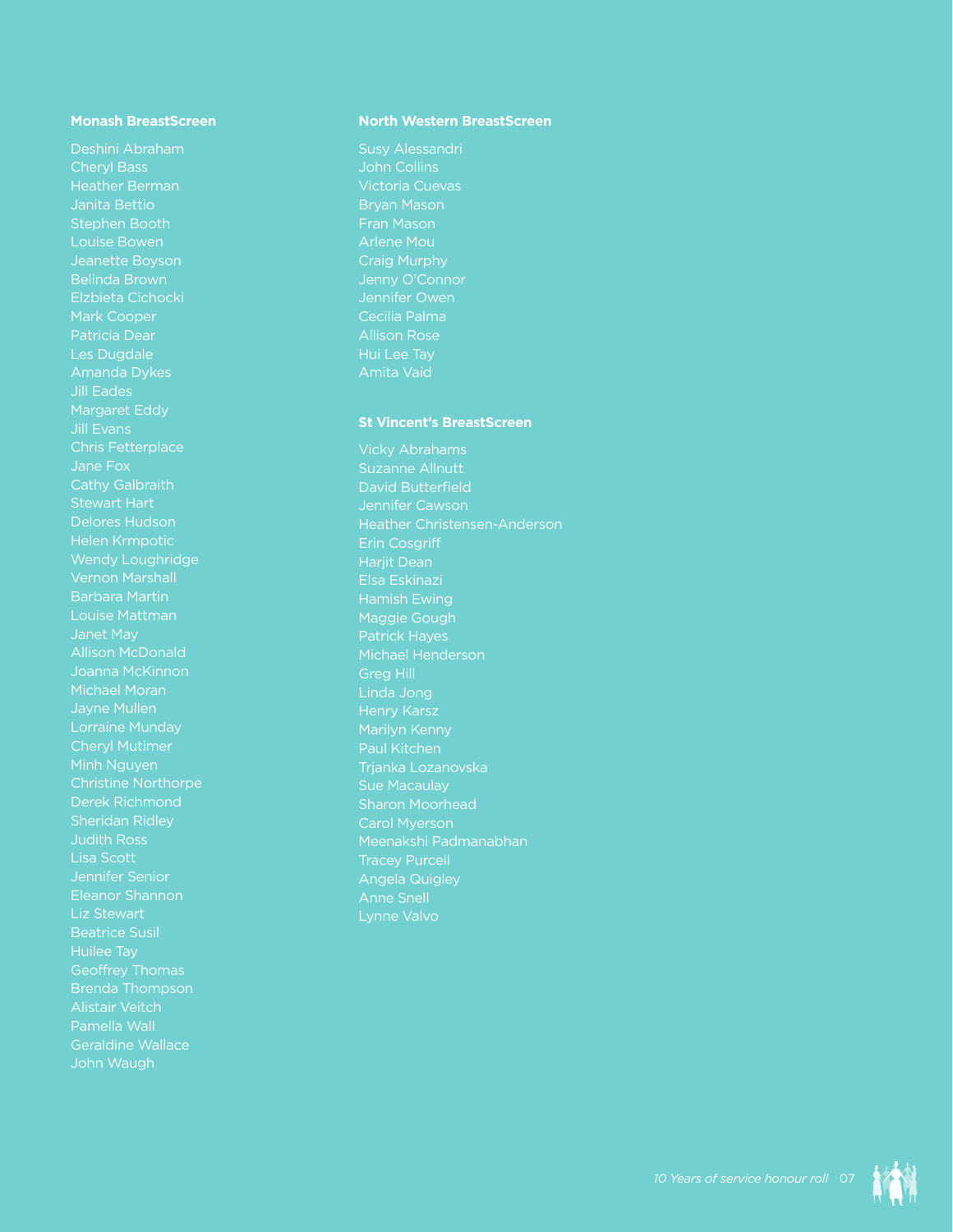# **Service Reports**

#### **Bendigo Regional BreastScreen**

*Women screened in 2005–2006: 11,554*

The clinical services at Bendigo Regional BreastScreen were strengthened with the recruitment of two new radiologists and the acquisition of a new Philips iU22 Ultrasound machine. Two radiographers completed the clinical training component of the Certificate in Clinical Proficiency at the Radiography Training Centre.

The Service's Pain on Compression Quality Improvement Project in collaboration with the BreastScreen Victoria Coordination Unit and the Radiographer Quality Assurance Group, resulted in a presentation at the Symposium Mammographicum 2006, held in Bournemouth, United Kingdom. The project was based on a creative partnership between the Service's radiographers and Consumer Advisory Group.

## **Central Highlands and Wimmera BreastScreen**

*Women screened in 2005–2006: 11,707*

The Service increased its number of assessment clinics from four to six a month. This facilitated the training and mentoring of local radiologists, created greater flexibility for radiographers attending assessment clinics and provided a better service to women in the area. Subsidised bus group bookings remain popular and facilitated the access to breast screening for women from more isolated rural areas.

Good feedback has been received from women regarding new facilities at St John of God. A joint workshop involving radiographers and radiologists focusing on film quality and 'Perfect Good Moderate Inadequate' (PGMI) grading will be held in February.

#### **Geelong and South West BreastScreen**

*Women screened in 2005–2006: 14,006*

The year was one of transition for Geelong and South West BreastScreen, with a change of auspice from St John of God Healthcare to Lake Imaging Ltd in March 2006. Lake Imaging is a rapidly growing radiology group servicing north western metropolitan Melbourne and regional Victoria. They came with experience of the BreastScreen Victoria program through their long association with our Service in Ballarat.

Building works commenced in June 2006 to remodel a former Lake Imaging facility in Gheringhap Street, Geelong. This facility will operate both screening and assessment in a fully digital imaging environment.

It is a great testament to the staff of the Service that the year progressed with continued high quality care being delivered to women of the region.

#### **Gippsland BreastScreen**

*Women screened in 2005–2006: 11,196*

Since a crisis in provision of radiology service, which saw the Service approach closure two years ago, Gippsland BreastScreen has once again become a strong and vital service. The new Chief Radiologist Darren Lockie has proved an inspiration at the Service with his commitment to the women, the staff and clinical excellence. Clinical services were also enhanced with the acquisition of a new Philips iU22 Ultrasound machine.

In May 2006 the Gippsland Consumer Reference Group was formed comprising women from across the region. This group provides a vehicle for consumer involvement in the management and development of the service and a forum in which the consumer perspective can be voiced.

#### **Maroondah BreastScreen**

*Women screened in 2005–2006: 29,624*

The introduction of digital technology at Maroondah BreastScreen and on the Rural Unit of the Mobile Screening Service was a significant development for the service and for BreastScreen Victoria overall. Implemented in March 2006, this new technology enabled radiographers, for the first time in BreastScreen Victoria's history, to digitally view their work and send it off for assessment in real time via a telecommunications line. This has resulted in higher quality images, faster response times and greater job satisfaction.

During the implementation of the digital technology and coordinated by Maroondah BreastScreen, four new Mobile Screening Service sites were prepared for visitation. Located in Yarrawonga, Tallangatta, Corryong and Myrtleford, the Rural Unit attended these sites between March and July 2006. These new sites resulted in significantly higher screening numbers than had previous arrangements in these areas, which demonstrates greatly improved access to screening services for women living in the North East region. Women who required further mammographic views or ultrasound investigation were assessed at a new site established at North Health Wangaratta (Wangaratta Hospital). This site began operation in April 2006 and saved in excess of 120 women from having to travel to Maroondah BreastScreen for further assessment. The Rural Unit itself was equipped to take additional mammographic views, eliminating the need for some women to travel for further assessment at all.

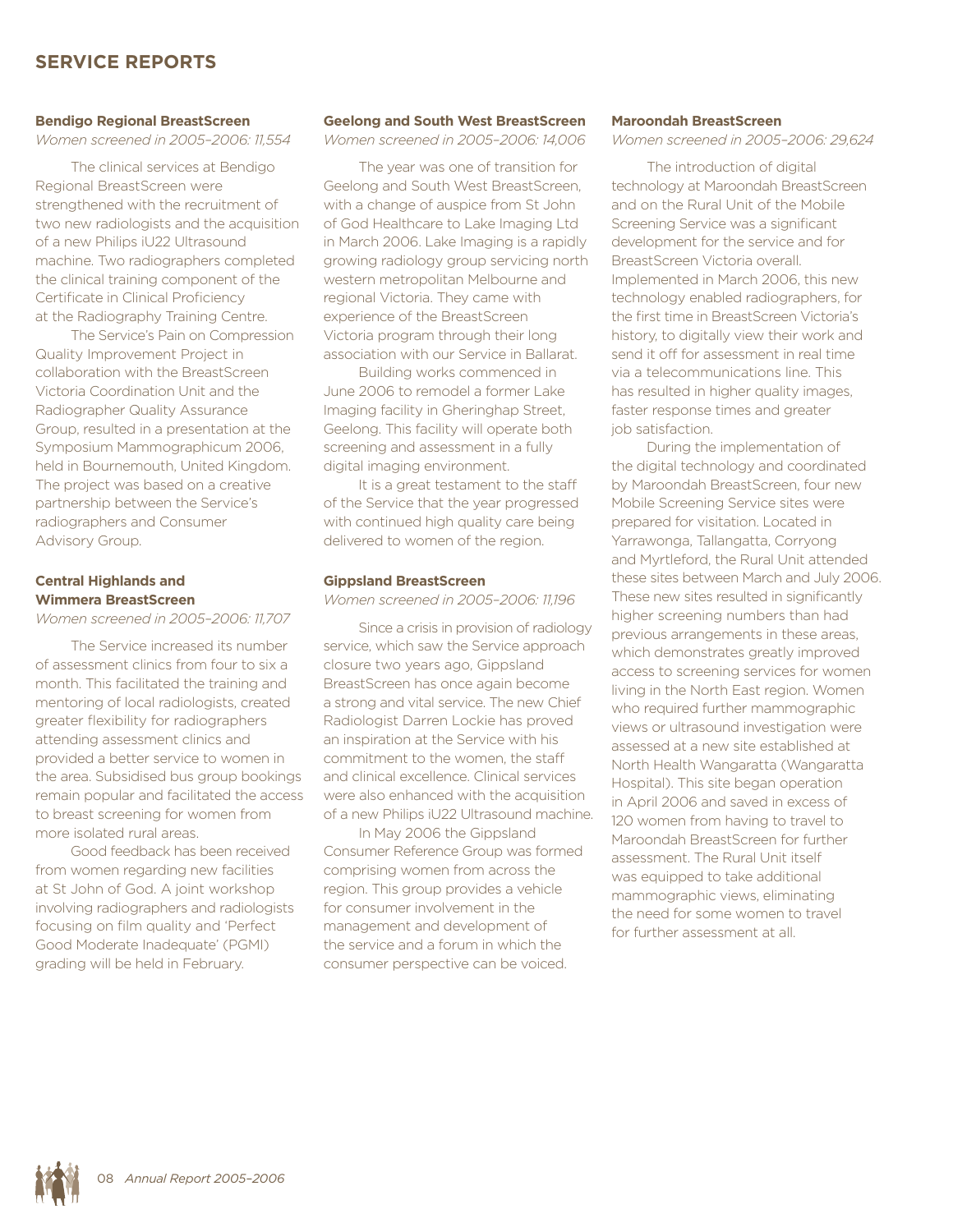### **Monash BreastScreen**

*Women screened in 2005–2006: 46,848*

In March 2005, services commenced at a new satellite assessment centre in a purpose built facility at the new Casey Hospital in Berwick.

In 2005, Monash BreastScreen hosted two radiology breast fellows for the first time, both have continued working in the program after their Fellowship. The Service was also granted a full four year accreditation status by the National Quality Management Committee (NQMC).

Members of the Breast Services Consumer Reference Group were influential in establishing a consumer participation project as part of Southern Melbourne Integrated Cancer Service. A new community education worker position based at Casey Hospital was established, which was a strongly supported appointment in this growth area.

Les Dugdale died in early 2006. Les had worked with Monash BreastScreen since the start of BreastScreen, was part of the pre-BreastScreen Victoria planning team and was always one of the strongest medical supporters of the service. Les read more Monash BreastScreen films than any other radiologist in his 12 year association. He was a significant personality, well known to everyone and is missed by all the staff.

#### **North Western BreastScreen**

*Women screened in 2005–2006: 34,027*

North Western BreastScreen's assessment service at the Royal Melbourne Hospital was refurbished with the clinical area extended to incorporate a new waiting room for relatives as well as extra consulting and ultrasound rooms.

An accreditation site visit in June resulted in the Service being granted full accreditation status by the National Quality Management Committee (NQMC). The clinical team was commended for the high quality service and the strong multidisciplinary practice.

A new BreastScreen Victoria screening site was opened in Werribee under sub-contract to the Chelmer Imaging Group.

#### **St Vincent's BreastScreen**

*Women screened in 2005–2006: 43,331*

As part of this year's focus on developing and improving the delivery of its services, St Vincent's BreastScreen recruited and trained four local radiology registrars and two radiologists from Asia as Breast Fellows. These doctors will add value and expertise to the provision of breast services both within BreastScreen Victoria and also in the wider context of their other work in Melbourne, Malaysia and Singapore.

The service's commitment to collaborative research has continued to flourish with nine research papers published and ten papers in preparation.

The professional contributions of the Service Director, Dr Jennifer Cawson, were recognised by her appointment as Associate Professor. Dr Cawson was also conferred her Doctorate of Medicine in late 2005.

## **BreastScreen Victoria Mobile Screening Service**

This year marked a significant achievement for BreastScreen Victoria's Mobile Screening Service. As part of the Digital Pilot project announced last year, as discussed above digital systems were implemented on the rural Mobile Screening Service.

Whilst the digital project is still evolving, the Mobile Screening Service has been equipped to provide further mammographic assessment, which has enabled some women to have follow-up assessment locally rather than having to travel to Melbourne.

BreastScreen Victoria's Urban Mobile Screening Service continues to service the outer metropolitan corridors and has now completed its first round of visits to all locations.

During the past year the Mobile Screening Service units visited Kyneton, Belgrave, Sunbury, Port Melbourne, Hamilton, Broadford, Birchip, Echuca, Swan Hill, Yarrawonga, Tallangatta, Corryong and Myrtleford and screened over 18,000 women.

#### **Radiographer Training Centre**

The Radiographer Training Centre continued to provide training in the academic and clinical components of the Certificate of Clinical Proficiency of Mammography. It also developed and ran several specifically tailored workshops in both metropolitan and rural locations as part of an ongoing commitment to professional development activities for BreastScreen Victoria radiographers.

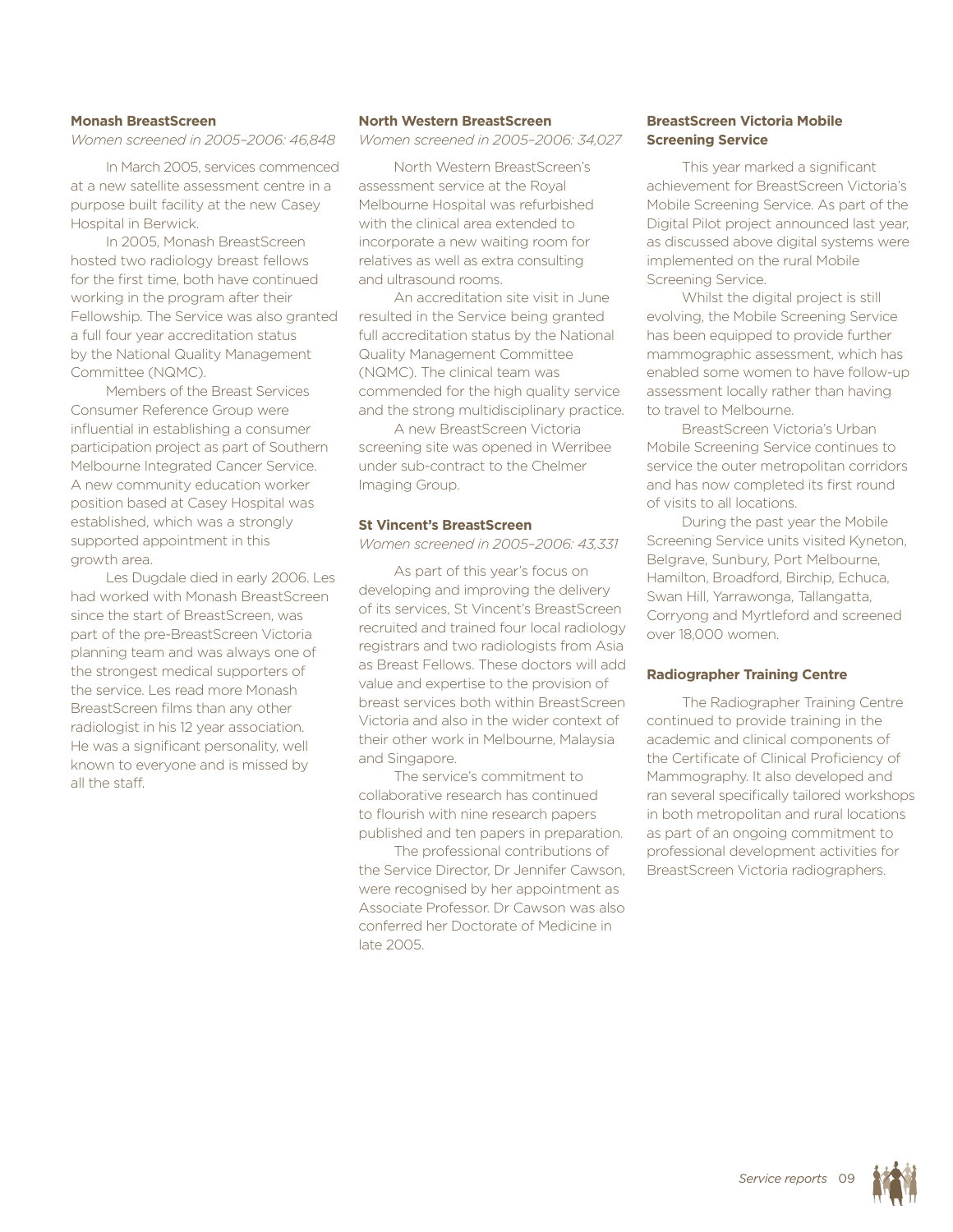# **Research and Evaluation Report**

The BreastScreen Victoria program continues to attract interest from researchers because of its comprehensive data collection, which spans more than a decade of program activity and over 2 million screens. The data set covers all aspects of screening and includes demographic details, screening and assessment activity, outcomes, pathology and histology details, and treatment. Research within BreastScreen Victoria has ranged from larger, statewide studies to smaller analyses of work within an individual Service.

The primary objective of the Research and Evaluation Committee is to ensure that research and evaluation proposals have undergone peer review and ethics approval where necessary, and that they meet the requirements of the program, including its obligations to the screening population.

BreastScreen Victoria does not fund research initiatives, but is committed to working collaboratively with investigators. We welcome approaches from researchers who have an interest in breast cancer screening.

## **1 Research and Evaluation Project Notifications**

Titles, authors, the institution of the principal investigator and a categorisation are listed below for research and evaluation studies endorsed by the BreastScreen Victoria Research and Evaluation Committee between January 2005 and June 2006.

## *August 2005*

*1.1 Evaluation of the efficacy of the Australian mammographic screening program.*

> Kavanagh, A and Nickson, C. Key Centre for Women's Health in Society, University of Melbourne Victoria.

Research category: Epidemiology/public health

## *1.2 Improving the accuracy of ultrasound-guided core needle biopsy of the breast in invasive breast carcinoma.*

Rouse, H and Cawson, J. St Vincent's BreastScreen, St Vincent's Hospital, Melbourne, Victoria. Research category: Clinical/biomedical

- *1.3 Management of papillary lesions in the breast screen population over a fifteen year period.* Mann, B., Skandarajah, A. and Mou, A. North Western BreastScreen, Royal Melbourne Hospital, Victoria. Research category: Clinical/biomedical
- *1.4 Mammographic breast density and ductal carcinoma in situ.* Erbas, B., Kavanagh, A. and Gertig, D. Centre for Genetic Epidemiology, University of Melbourne, Victoria. Research category: Epidemiology/public health
- *1.5 Breast screen detected phyllodes tumour: finding on mammography, sonography, clinical examination and pathological correlation*. Mehta, K., Cawson, J. and Evans, J. St Vincent's BreastScreen, St Vincent's Hospital, Melbourne, Victoria. Research category: Clinical/biomedical.
- *1.6 Modelling the impact of targeted changes to screening intervals in Australian breast screening programs.*

Nickson, C. Key Centre for Women's Health in Society, University of Melbourne, Victoria. Research category: Epidemiology/public health

#### *October 2005*

*1.7 Exposure to high dose estrogens in adolescence: long term effects on mammographic breast density.*  Venn, A and Jordan H. Menzies Research Institute, University of Tasmania. Research category: Epidemiology/public health *1.8 Perceptions of breast screening* 

*and breast cancer.* Aucote, H and Hehir, G. School of Behavioural and Social Sciences, University of Ballarat, Victoria.

Research category: Social/behavioural

*1.9 Location, histological type, grade and size of all invasive breast carcinomas diagnosed at North Western Breastscreen 1988 – 2004.* Wong, M. North Western BreastScreen, Royal Melbourne Hospital, Victoria.

Research category: Clinical/biomedical

*1.10 A study to develop optimal benchmarks for breast cancer treatment in the mammographically-screened breast cancer population.*  Delaney, G and Barton M. Cancer Therapy Centre, Liverpool Hospital, Sydney, NSW. Research category: Epidemiology/public health

*1.11 Correlation between ultrasound characteristics and pathological findings of breast cancers.*  Cawson, J. St Vincent's BreastScreen, St Vincent's Hospital, Melbourne, Victoria. Research category: Clinical/biomedical

*1.12 Maximising program impact: increasing participation of women.* Hartney, P. Bendigo Regional BreastScreen, Bendigo, Victoria. Research category: Social/behavioural

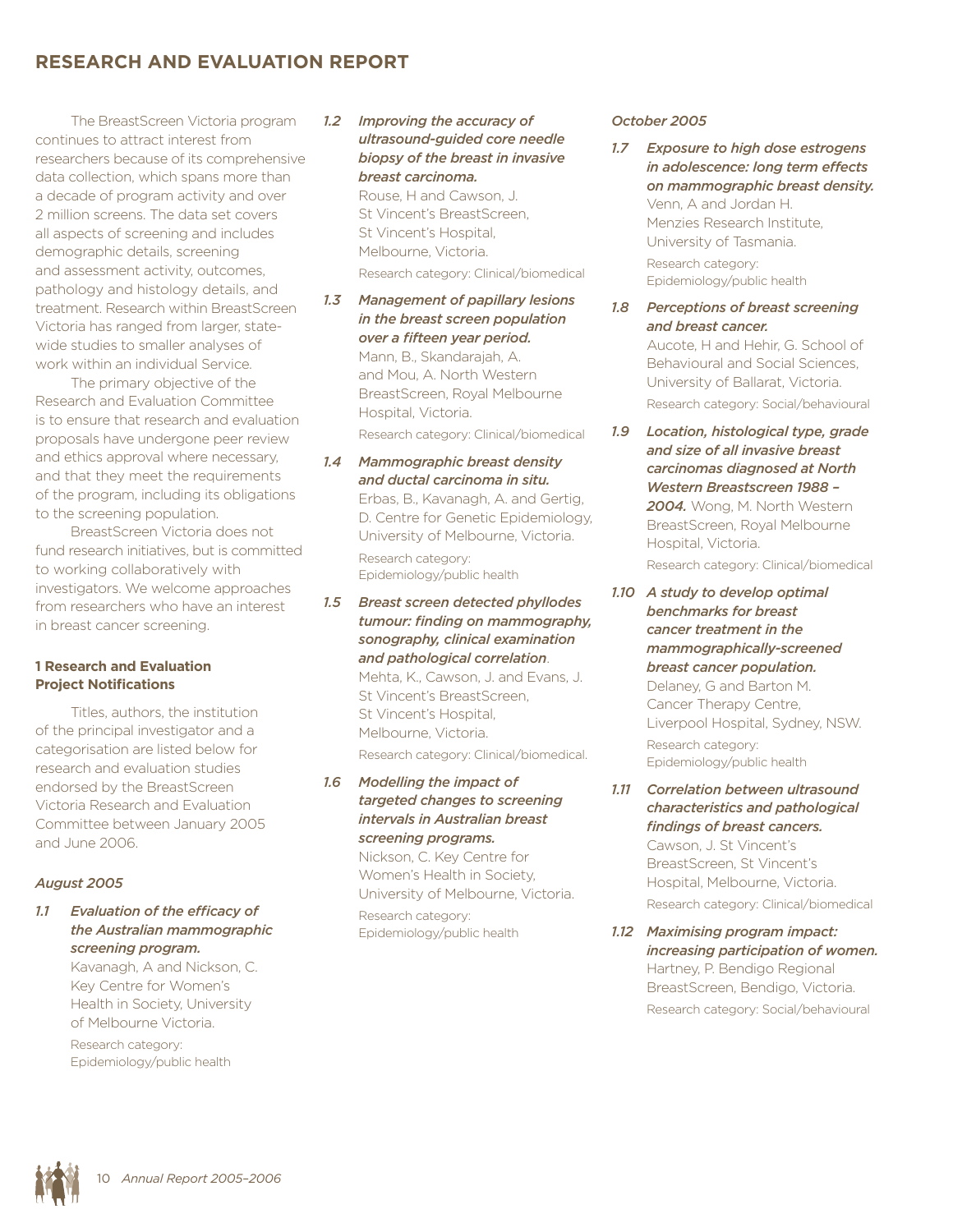## *April 2006*

- *1.13 The underestimation of DCIS on core biopsies of the breast.*  Rozen, W and Mann, B. North Western BreastScreen, Royal Melbourne Hospital, Victoria. Research category: Clinical/biomedical
- *1.14 Is there any link with pectoral muscle visible on CC view and image quality?* Mullen, J and Borovkova, S.

BreastScreen Victoria Radiographer Training Centre, Melbourne, Victoria. Research category: Clinical/biomedical

- *1.15 'Illuminating the facts' viewing conditions and quality mammography.* Stewart, E and Griffin, E. BreastScreen Victoria Radiographer Training Centre, Melbourne, Victoria. Research category: Clinical/biomedical
- *1.16 Are there mammographic predictors which discriminate between atypical ductal hyperplasia and ductal carcinoma in situ?* Hoang, J and Cawson, J. St Vincent's BreastScreen, St Vincent's Hospital, Melbourne, Victoria.

Research category: Clinical/biomedical

## **2 Presentations and posters**

This section includes papers and posters presented at conferences from January 2005 to July 2006. These include studies endorsed by the Research and Evaluation Committee and other projects and activities undertaken by BreastScreen staff.

#### *Posters*

*2.1* Hoyne C, Maloney A, Varney H. *The breast care nurse working in two settings: an ethical challenge.* 8th National Breast Care Nurses Conference, 9—11 March, Sydney, Australia.

- *2.2* Galloway L. *Mammography soft copy reading: to digitise priors or not, that is the question.* Symposium Mammographicum, 9—11 July 2006, Bournemouth, United Kingdom.
- 2.3 Galloway L, Raw G, Macaulay S. *Digital on the road downunder.* Symposium Mammographicum, 9—11 July 2006, Bournemouth, United Kingdom.
- 2.4 Hartney P, Gibbins C, Hayes S, Galloway L, Conneely M, Maloney A, Varney H, Radiography Q group. *Addressing pain on compression: women and radiographers working together.* Symposium Mammographicum, 9—11 July 2006, Bournemouth, United Kingdom.

### **3 Published papers**

Papers resulting from research or evaluation activities conducted within BreastScreen Victoria and published in the peer-reviewed literature are listed below.

- *3.1* Cawson J. *Can sonography be used to help differentiate between radial scars and breast cancers? The Breast* 2005; 14(5): 352—359.
- *3.2* Cawson J. *Sonographic comparison: radial scars and breast cancer.* 55th Annual Scientific Meeting of the Royal Australian and New Zealand College of Radiologists, 21—24 October 2004, Perth, Western Australia. *Australasian Radiology* 49 (5), A37—A38.
- *3.3* Fletcher A, Erbas B, Kavanagh A, Hart S, Rodger A, Gertig D. *Use of hormone replacement therapy (HRT) and survival following breast cancer diagnosis. The Breast* 2005; 14: 192—200.
- *3.4* Gordon K, Pang M, Cawson J. *Microcalcifications within fibroadenomatoid hyperplasia and fibroadenomas detected and biopsied in screening mammography.* 55th Annual Scientific Meeting of the Royal Australian and New Zealand College of Radiologists, 21—24 October 2004, Perth, Western Australia. *Australasian Radiology* 49 (5), A37—A38.
- *3.5* Kitchen P, Cawson J, Moore S, Hill P, Barbetti T, Wilkins P, Power A, Henderson M. *Margins and outcome of screen-detected breast cancer with extensive in situ component. Australian and New Zealand Journal of Surgery* 2006; 76: 591—595.
- *3.6* Mann B, Fahey V, Feleppa F, Buchanan M. *Reliance on hormone receptor assays of surgical specimens may compromise outcome in patients with breast cancer. Journal of Clinical Oncology 2005*; 23: 5148—5154.
- *3.7* Stone J, Dite GS, Gunasekara A, English DR, McCredie MRE, Giles GG, Cawson J, Hegele RA, Chiarelli A, Yaffe MJ, Boyd N, Hopper JL. *The heritability of mammographically dense and non-dense breast tissue. Cancer Epidemiology Biomarkers and Prevention* 2006; 15(4): 612—617.
- *3.8* Van Gelderen D, Cawson J. *Changing appearance in two projections: is this a useful sign for distinguishing radial scar from breast carcinoma?* 55th Annual Scientific Meeting of the Royal Australian and New Zealand College of Radiologists, 21—24 October 2004, Perth, Western Australia. *Australasian Radiology* 49 (5), A37—A38.
- *3.9* Varney H, Conneely M, Phillips S. *Using consumer groups in an audit of complaints. Health Issues* 2005; 84: 30—33.

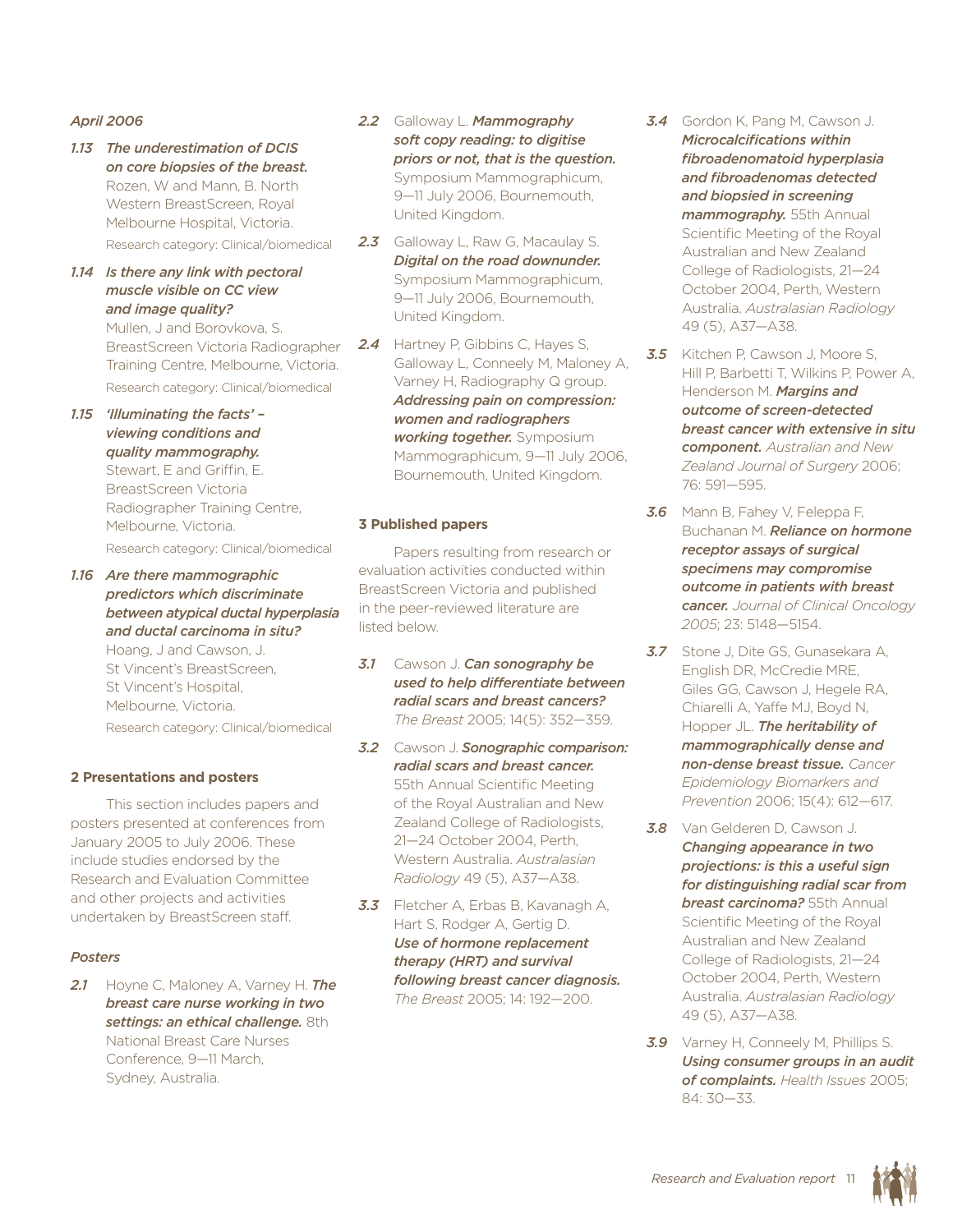# **The Board of Management and its Sub-committees**

## **Board of Management**

Associate Professor Richard Bell, *Chair* Ms Dorothy Reading, *Deputy Chair* Ms Margaret Crossley, *Treasurer* Ms Glenda Banks *from February 2006, representing the Consumer Advisory Committee* Ms Vera Boston Professor Dallas English Associate Professor Michael Green *representing the Medical and Scientific Advisory Committee* Ms Mary Anne Hartley Associate Professor Michael Henderson *representing the Medical and Scientific Advisory Committee* Professor Marian Pitts *representing the Research* 

*and Evaluation Committee* Ms Judy Rynhart *representing the Consumer Advisory Committee* Ms Onella Stagoll, *ex officio*

Ms Maria Wright *until October 2005, representing the Consumer Advisory Committee*

### **Board of Management Executive Committee**

Associate Professor Richard Bell, *Chair* Ms Margaret Crossley Professor Marian Pitts Ms Dorothy Reading Ms Onella Stagoll, *ex officio*

## **Board of Management Finance and Audit Committee**

Ms Margaret Crossley, *Chair* Mr Manny Bonnici, *ex officio* Associate Professor Richard Bell Professor Dallas English Ms Onella Stagoll, *ex officio*

### **State Accreditation Committee**

Ms Dorothy Reading, *Chair* Ms Monica Byrnes Professor Dallas English Mrs Judy Hogg, *until June 2006* Dr Michael Jefford Dr Helen Keleher, *until July 2005* Ms Onella Stagoll, *ex officio* Ms Jules Wilkinson, *ex officio*

#### **Medical and Scientific Advisory Committee**

Associate Professor Michael Green, *Chair* Dr Jill Evans Dr Prue Francis Dr Jane Gunn Mr Stewart Hart, *ex officio* Associate Professor Michael Henderson Dr Prue Hill Ms Sue Macaulay Dr Prue Neerhut Dr Allison Rose, *ex officio* Dr Denise Ruth Mr David Speakman Ms Onella Stagoll, *ex officio* Dr Beatrice Susil Ms Jules Wilkinson, *ex officio*

## **Consumer Advisory Committee**

Ms Maria Wright *Chair, until February 2006* Ms Glenda Banks, *Chair from April 2006* Ms Anne Cronin Mrs Fran Harrison Mrs Judy Hogg, *until February 2006* Mrs Kaye Kyle Ms Sue Lockwood, *observer member* Ms Elisabeth Newman Ms Suzanne Phillips, *until December 2005* Ms Judy Rynhart Ms Onella Stagoll, *ex officio* Ms Barbara Taylor Dr Pam Williams, *from April 2006*

#### **Research and Evaluation Committee**

Professor Marian Pitts, *Chair until December 2005* Dr Vicki White, *Chair from April 2006* Dr Anne Kavanagh, *Deputy Chair* Dr Jacquie Chirgwin Dr Dorota Gertig Ms Philippa Hartney Ms Jane Jones Associate Professor Pranee Liamputtong-Rice Ms Rosetta Manaszewicz Mr Bruce Mann Ms Michelle Muldowney Ms Barbara Taylor *representing the Consumer Advisory Committee* Ms Jules Wilkinson

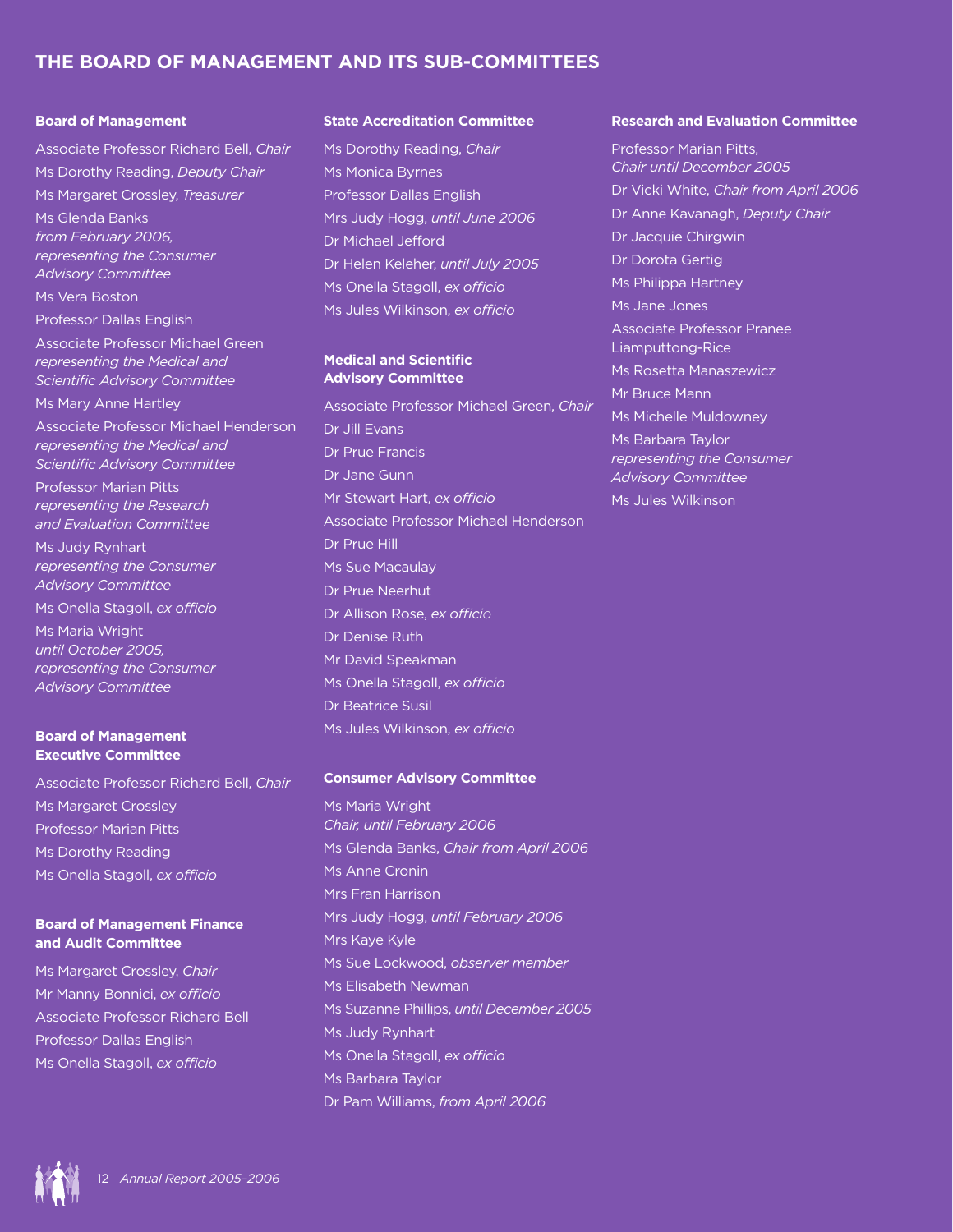## **Profile of the Board of Management**

#### **Associate Professor Richard Bell,** *Chair*

Associate Professor Bell is Director of Cancer Services and Medical Oncology at the Andrew Love Cancer Centre at Geelong Hospital and is Senior Clinical Consultant to the Cancer Council of Victoria. He has published widely in the area of cancer treatment, particularly breast cancer. Associate Professor Bell is a member of the Ministerial Task Force on Cancer and Director of the Barwon South Western Integrated Cancer Service. He was appointed Chair of the Board in July 2003.

#### **Ms Glenda Banks**

Glenda Banks heads a consultancy managing communications policy and implementation for public and private sector organisations. She is the author of six books on social issues including separation and divorce, parenting and ageing, a history of health accreditation in Australia, and a master's thesis on IT for equitable health care in rural and remote Australia. A fellow of the Australian Institute of Company Directors she has served on various boards, councils and committees including the Australian Council on Healthcare Standards, and was appointed Chair of the BreastScreen Victoria Consumer Advisory Committee in February 2006.

#### **Ms Vera Boston**

Ms Boston is the Chief Executive Officer of North Yarra Community Health and joined the Board in February 2005. She has previously worked in women's health and in local government and has a strong interest in the health issues of migrant and refugee women.

#### **Ms Margaret Crossley,** *Treasurer*

Ms Crossley is a chartered accountant and partner at Day Neilson. She was founding Treasurer to the BreastScreen Victoria Board in 1991 and continues to serve the Board in that role. She was also a member of the State Accreditation Committee from 1994 to 1998.

#### **Professor Dallas English**

Professor English is Director of the Centre for Molecular, Environmental, Genetic and Analytic Epidemiology in the School of Population Health, University of Melbourne and Senior Principal Research Fellow at the Cancer Epidemiology Centre at the Cancer Council Victoria. He has substantial experience as a cancer epidemiologist, having worked in this field since 1982. He has also served on many state and national policy committees, including the Western Australian State Accreditation Committee for BreastScreen (from 1994 to 1999). Dr English is active within the National Health and Medical Research Council and chaired Grant Review Panels for several years.

#### **Associate Professor Michael Green**

Associate Professor Green is Director of the Department of Clinical Haematology and Medical Oncology at the Western Hospital and Deputy Director of the Department of Clinical Haematology and Medical Oncology at the Royal Melbourne Hospital. He has served on the Board since 1996. He is currently on the Board of the International Breast Cancer Group in Basel and is Chairman of the Board of Cancer Trials Australia.

#### **Ms Mary Anne Hartley**

Ms Hartley joined the Board in 1997. She is a barrister, practising mainly in the area of medical negligence. Prior to going to the bar she was a partner at Phillips Fox, where she specialised in health law. She works as a company director and barrister.

#### **Associate Professor Michael Henderson**

Associate Professor Henderson is Deputy Director of the Department of Surgical Oncology at the Peter MacCallum Cancer Institute and Breast Surgeon at the Peter MacCallum Cancer Centre and St Vincent's Hospital. He has served on the Board since 1995.

#### **Professor Marian Pitts**

Professor Pitts is Director of the Australian Research Centre in Sex, Health and Society, La Trobe University, and has published extensively on psychological and social aspects of health care. She joined BreastScreen Victoria's Research and Evaluation Committee in 2001, and was elected to chair the committee in April 2003 and became the committee's representative on the Board of Management. Professor Pitts resigned from the Board in October 2005.

#### **Ms Dorothy Reading,** *Deputy Chair*

Ms Reading is Senior Strategic Consultant at The Cancer Council Victoria. She was a member of the steering committee of the Essendon Mammographic Screening Pilot Program and was nominated as a representative of the Cancer Council Victoria on the founding BreastScreen Victoria Board in 1991 and elected Deputy Chair in 1993. Ms Reading has also been a member of the State Accreditation Committee since 1994 and is its current Chair.

#### **Mrs Judy Rynhart**

Mrs Rynhart is a member of the Consumer Advisory Committee and has represented the committee on the Board since 1998. She is a farmer from Elmore and brings considerable experience in rural health and rural women's concerns.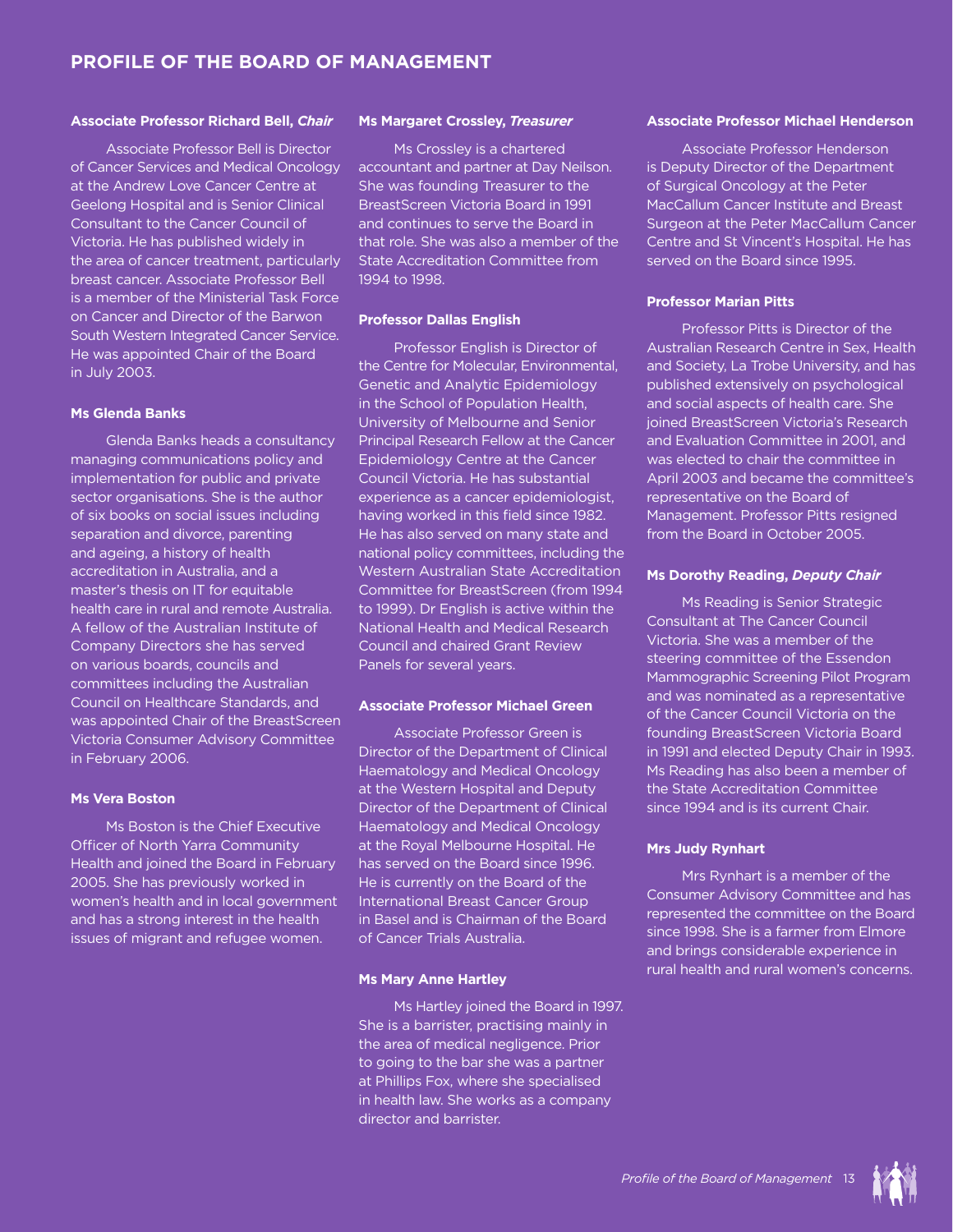## **Ms Onella Stagoll OAM**

As Chief Executive Officer, Onella Stagoll has managed BreastScreen Victoria since the Program's beginnings in 1992. At a national level she is a member of the Policy Review and New Technologies and the Quality Improvement and Workforce working groups – both working groups of the Australian Screening Advisory Committee. She is also a member of the National Quality Management Committee. Within BreastScreen Victoria Ms Stagoll sits ex officio on the Board of Management, Executive Committee, State Accreditation Committee, Finance and Audit Committee and Consumer Advisory Committee.

## **Ms Maria Wright**

Ms Wright is a former research officer at the Centre for Development and Innovation in Health at La Trobe University. She was a founding member of BreastScreen Victoria's Consumer Advisory Committee in 1993. Ms Wright has represented the committee on the Board since 1995 and was elected Chair of the committee in 1997 and served until her most current term expired in October 2005. She was a member of the State Accreditation Committee from 1995 to 2002 and joined the Research and Evaluation Committee in October 2002.

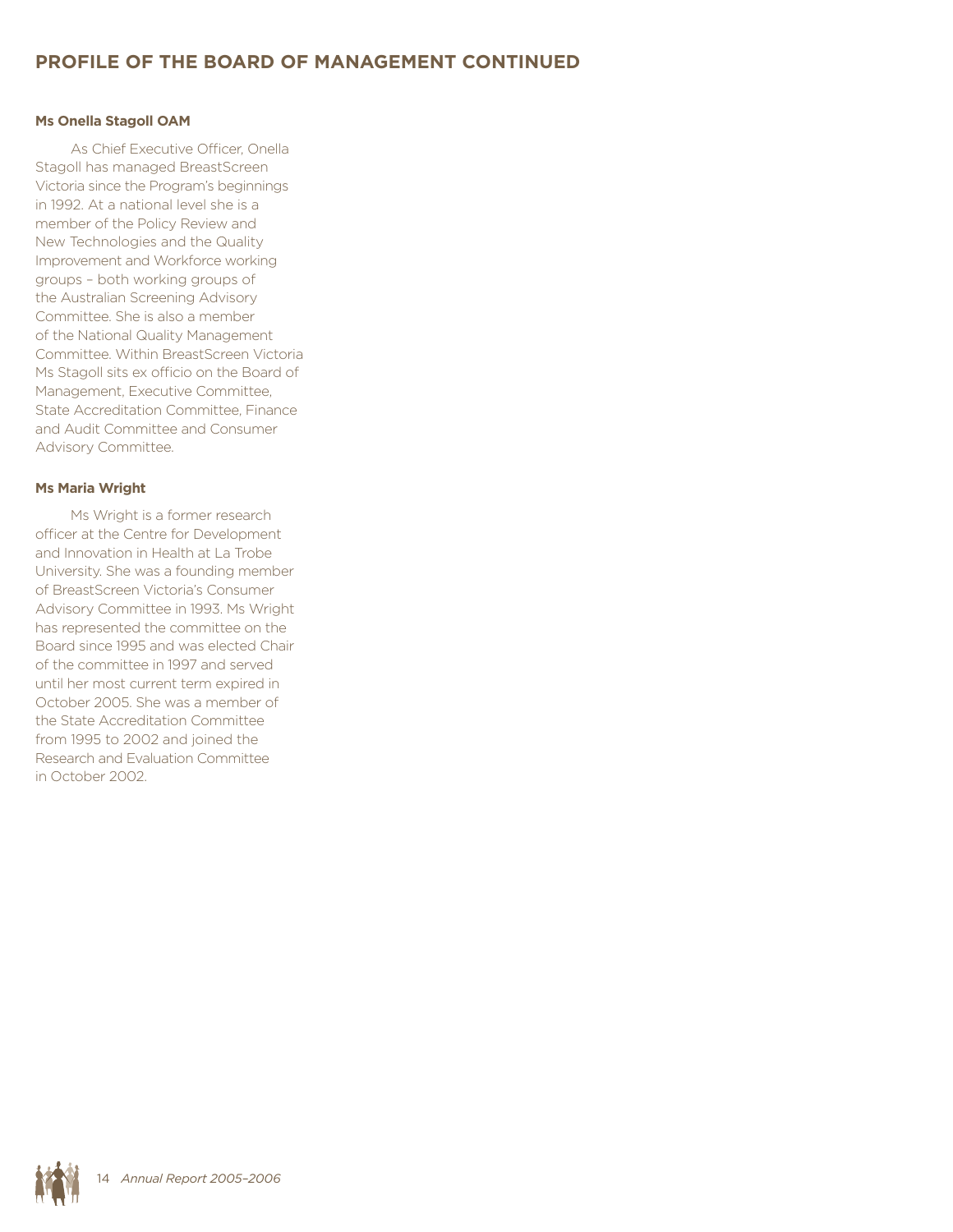# **Quality assurance groups**

### **Data Management**

Ms Genevieve Chappell, *Convenor* Ms Susy Alessandri Ms Naomi Benney Ms Janita Bettio Ms Ann Bomers Ms Esther Cukier Ms Amanda Eddy, *until December 2005* Mr Darren Firth Ms Helen McKenzie Ms Suzen Maljevac Ms Judy Munro Ms Karen Peasley Ms Faye Putt Ms Phillipa Robertson Ms Nikki Ruggeri Mr John Siddham Ms Jean Smith Ms Ruth Webster Ms Pamela Wilkins, *maternity leave June 2005— January 2006* Mr Leo Palumbo Ms Cathy Dewhurst Ms Gayle Cantsilieris, *from August 2005* Mr Chris Viney, *from February 2006* Ms Catherine Bernado, *from May 2006*

#### **Information Officers**

Ms Merrian Oliver-Weymouth, *Convenor* Ms Sandy Dawson, *from March 2006* Ms Susanne Rea, *from May 2005* Ms Jen Daddow Ms Ms Allison Hartney Ms Eunice Reynolds *from November 2005* Ms Lisa Innes Ms Laura Lo Bianco Smith Ms Sherrilyn Ballard, *from October 2005* Ms Marg Lannen Ms Libby Mitchell Ms Nicolette Torcello Ms Carol Whitehead Ms Kerryn Christian, *from January 2006* Ms Jean Smith, *from March 2006* Ms Katie Scott, *from January 2006*

## **Nurse-Counsellors**

Ms Helen Varney, *Convenor* Ms Heather Christensen-Anderson Ms Julie Harris Ms Christine Hoyne Ms Frances Linke Ms Glenys Makary Ms Cecilia Palma Ms Gemma Sacco Ms Gay Stevenson

#### **Pathology**

Dr Norman Sonenberg, *Convenor* Dr Paul Bedford Dr Malcolm Buchanan Dr Prue Hill Dr Maija Rinks Dr Robert Spokes Dr Eric Sumithran Dr Beatrice Susil-Sumithran Dr Sarah Swain

#### **Program Management**

Ms Jules Wilkinson, *Conveno*r Ms Louise Bowen Ms Erin Cosariff Ms Victoria Cuevas Ms Leone English Ms Philippa Hartney Ms Yvonne Hewitt Ms Michelle Muldowney Ms Jennie Slattery

#### **Radiography**

Ms Jayne Mullen Ms Elizabeth Stewart Ms Sherrill Hayes Ms Sue Macaulay Ms Stephanie Tamblyn Ms Zara Perks Ms Liz Sundram Ms Janis Uhe Ms Marijke Wijgers Ms Kim Kyatt, *until June 2006* Ms Sarah Mahal, *from June 2006*

#### **Radiology**

Dr Jennifer Cawson, *Convenor* Dr Jill Evans Dr Rob Jarvis Dr Darren Lockie Dr Prue Neerhut, *until October 2005* Dr Arlene Mou, *from April 2006* Dr Rodney Taft Dr Cliff Trotman Dr Linda West

## **Surgery**

Mr Graeme Campbell, *Convenor* Associate Professor John Collins Mr David Deutscher Mr Paul Kitchen Mr Iain Miller Mr Greg Mitchell Ms Jenny Senior Mr David Stoney

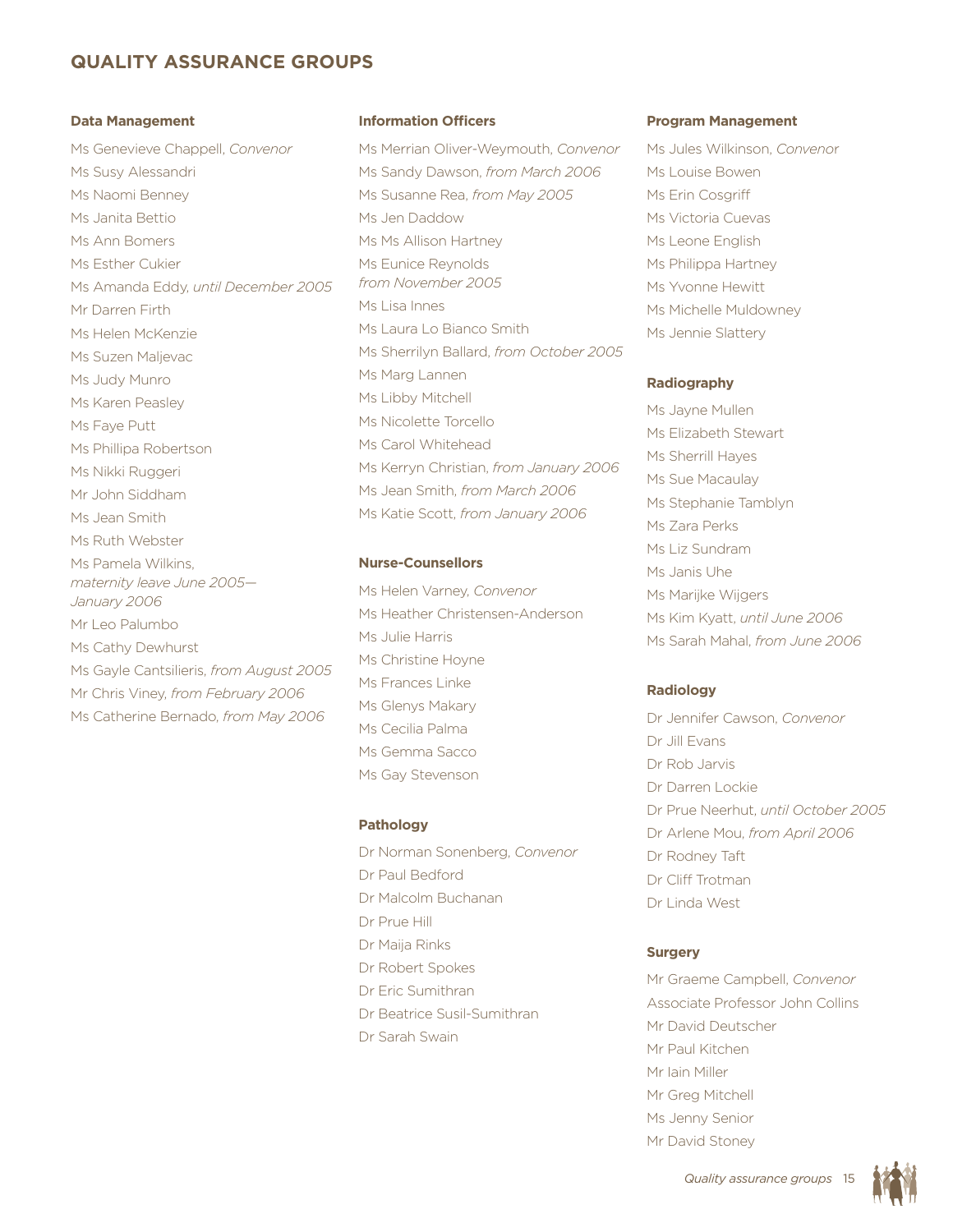# **Accreditation 2005–2006**

## **Bendigo Regional BreastScreen** Full accreditation valid until 28 February 2008

**Central Highlands and Wimmera BreastScreen** Full accreditation valid until 14 November 2007

**Geelong and South West BreastScreen** Full accreditation valid until 31 May 2009

**Gippsland BreastScreen** Full accreditation valid until 16 November 2006

**Maroondah BreastScreen** Full accreditation valid until 31 August 2007

**Monash BreastScreen** Full accreditation valid until 28 February 2009

**North Western BreastScreen** Full accreditation valid until 31 August 2007

**St Vincent's BreastScreen** Full accreditation valid until 31 August 2007

**Mobile Screening Service** Full accreditation valid until 26 November 2008

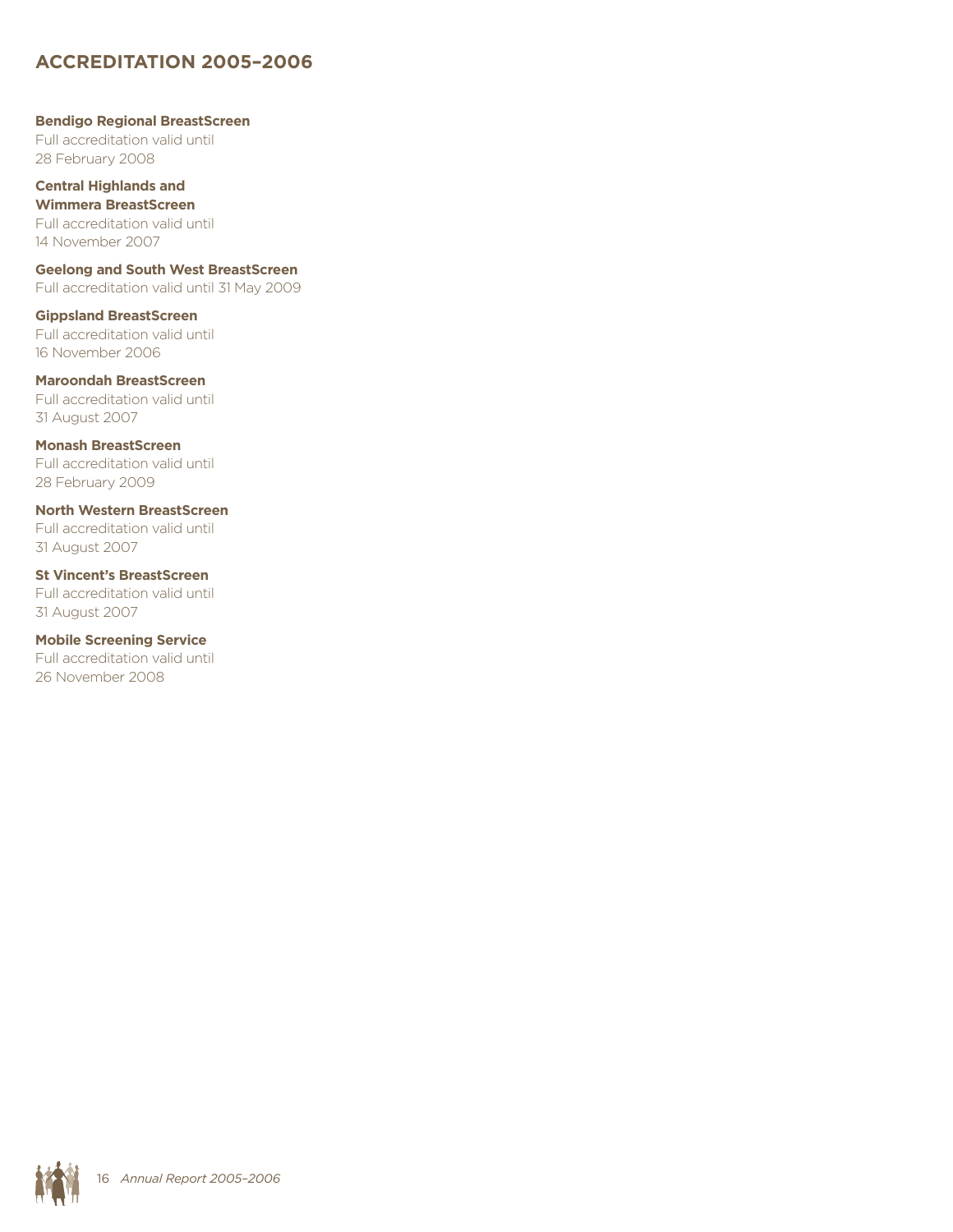# **Screening and assessment services**

#### **Bendigo Regional BreastScreen**

375 Barnard Street, Bendigo Vic 3550 Tel: (03) 5441 6850 Director: Dr Rob Jarvis Program Manager: Ms Philippa Hartney

## **Central Highlands and Wimmera BreastScreen**

St John of God Health Care 101 Drummond Street North, Ballarat Vic 3350 Tel: (03) 5320 2106 Director: Dr Cliff Trotman Program Manager: Ms Jennie Slattery

#### **Geelong and South West BreastScreen**

78 Gheringhap Street, Geelong Vic 3220 Tel: (03) 5225 1900 Director: Dr Linda West Program Manager: Ms Yvonne Hewitt

#### **Gippsland BreastScreen**

Latrobe Regional Hospital, Traralgon Campus Princes Highway, Traralgon Vic 3844 Tel: (03) 5174 3149 Director: Mr Iain Miller Program Manager: Ms Leone English

#### **Maroondah BreastScreen**

24 Grey Street, Ringwood East Vic 3135 Tel: (03) 9870 0988 Director: Dr Rodney Taft, until August 2005 Program Manager: Ms Michelle Muldowney

### **Monash BreastScreen**

Monash Medical Centre, Moorabbin Campus 865 Centre Road, East Bentleigh Vic 3165 Tel: (03) 9928 8760 Director: Mr Stewart Hart Program Manager: Ms Louise Bowen

#### **North Western BreastScreen**

MECRS Building 6, 34–54 Poplar Road, Parkville Vic 3052 Tel: (03) 8387 2070 Director: Dr Allison Rose Program Manager: Ms Victoria Cuevas

#### **St Vincent's BreastScreen**

1st Floor, Healy Wing, St Vincent's Hospital 41 Victoria Parade, Fitzroy Vic 3065 Tel: (03) 9288 2100 Director: Dr Jennifer Cawson Program Manager: Ms Erin Cosgriff

#### **Screening centre locations**

Bairnsdale Ballarat (Base Hospital) Ballarat (St John of God) Belmont Bendigo Berwick Boronia Box Hill Brimbank Broadmeadows **Camberwell Carlton** Dandenong East Bentleigh **Elsternwick** Epping Fitzroy Footscray Frankston Greensborough Heidelberg Horsham Lilydale Mentone Mildura Moonee Ponds Morwell Mount Waverley Preston Portland Ringwood East Rosebud Sale **Shepparton Traralgon Warragul** Warrnambool Werribee Wonthaggi

## **Mobile Screening Service locations**

Alexandra Belgrave Birchip **Broadford** Corryong **Echuca** Foster Gisborne Hamilton Kerang Kyneton Leongatha Mallacoota Mansfield Melton Myrtleford Omeo Orbost Port Phillip Seymour Sunbury Swan Hill **Tallangatta** Wangaratta Yarram Yarrawonga

#### **Coordination and support**

BreastScreen Victoria Coordination Unit 31 Pelham Street, Carlton South Vic 3053 Tel: (03) 9660 6888 Chief Executive Officer: Ms Onella Stagoll OAM

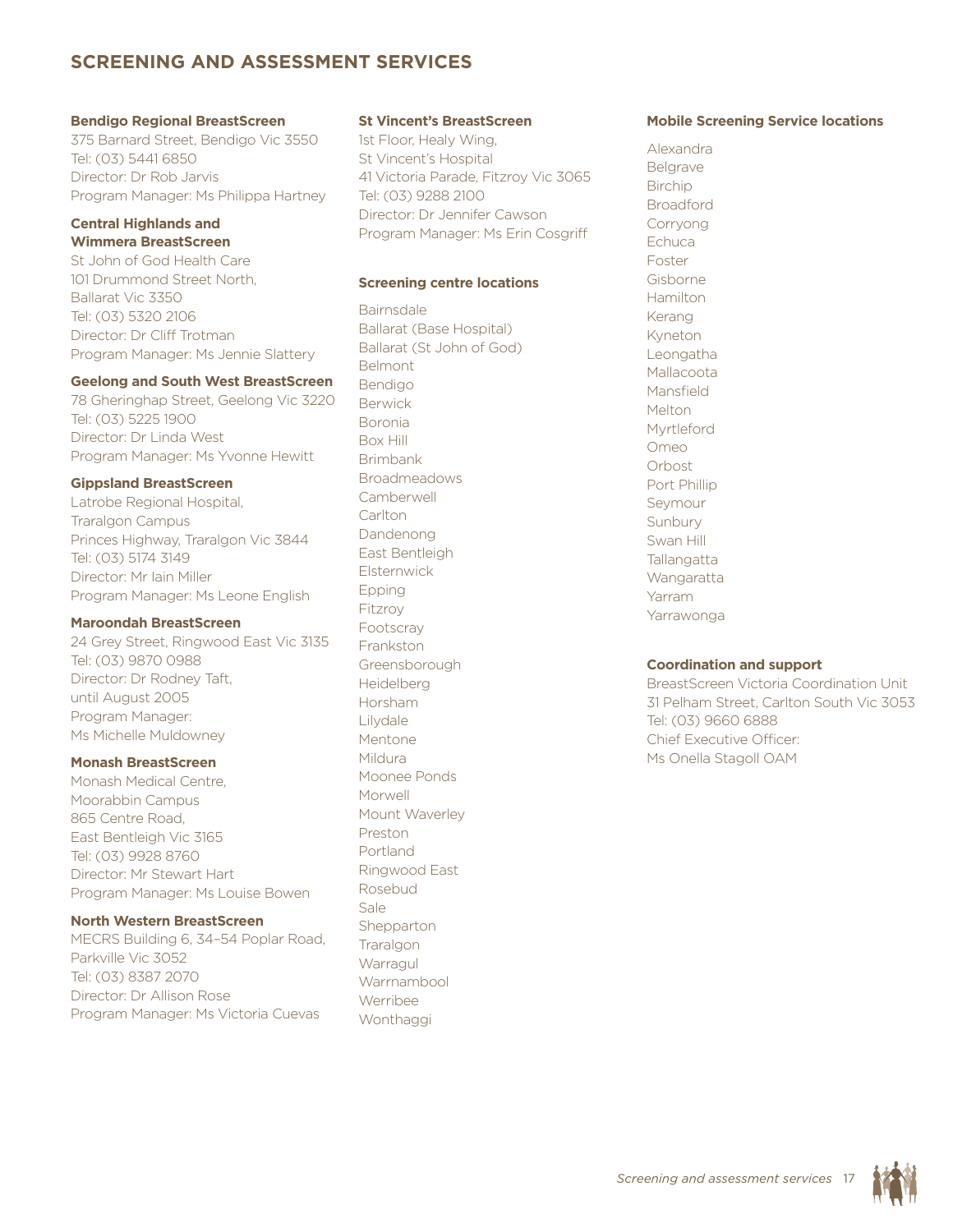# **Treasurer's report**

The 2005—2006 financial year can best be described as a year in which the program faced significant funding pressures. The operational budget framed for the year projected a planned deficit of \$3.6 million, by far the largest deficit ever projected. The program achieved a year end deficit of \$1.3 million. The reduced deficit was due to shifting timelines associated with major capital expenditure.

While the year end deficit was more than halved, the significant decline in the program's financial position has been of great concern and can be attributed to a number of issues as listed below.

- Recurrent funding provided by the Department of Human Services for the year ended 30 June 2006 totalled \$25.4 million, an increase of \$279,000 or 1.1% over that provided in 2004—2005. This level of funding was less than anticipated and as expected proved to be insufficient.
- Operating expenditure increased by 8%. Increased expenditure is attributable to increased screening throughput and increased operating costs. Four significant areas that incurred cost increases during the year were radiology services, corporate overheads, building rents and digital mammography:
	- The Program screened 204,590 women (197,253 in 2004—2005) representing 97.4% of the organisation's contracted target with the Department of Human Services.
	- The Program experienced a significant increase in the cost of radiological services. Radiology cost increases were only partly addressed in 2005— 2006 and will fully impact on the 2006—2007 budget.
- Hospitals have introduced market rental and corporate overhead charges in recent years. These have had a considerable impact on our recurrent budget; the total additional cost to the Program is now \$907,000 or an average of \$113,000 per hospital. Whilst the Department of Human Services expects hospitals to charge these fees to hospital-based programs such as BreastScreen Victoria, the budget has not been adjusted to accommodate these new charges.
- Digital Mammography Project expenditure totalled \$1.75 million in 2005—2006 with a further \$1.37 million committed for 2006—2007.

The funding of capital for both equipment and facilities continues to be a major cause of concern. BreastScreen Victoria receives little dedicated capital funding from the Department of Human Services and has to meet significant capital costs from within its operational budget. Whilst capital has historically been well managed and in the past BreastScreen Victoria has been fortunate in maintaining a reserve for asset replacement, major under funded capital issues were faced during the past year.

The cost of redeveloping the North Western BreastScreen building at Parkville totalled \$518,000. A grant of \$300,000 was received from the Department of Human Services toward this cost with the balance of \$218,000 funded from BreastScreen Victoria's own resources.

- A change of auspice for the Geelong and South West BreastScreen service resulted in considerable capital expenditure. The program was pleased to receive a capital grant of \$340,000 from the Department of Human Services; however, this was well short of the total amount required and it fell on BreastScreen Victoria to cover the shortfall, as without this investment, the Geelong Service would have been forced to cease operating.
- The Digital Mammography Project was announced in last year's Annual Report. BreastScreen Victoria has committed \$1 million over three years from its own resources and in 2005—2006 expended \$0.5 million of this amount.
	- With the continued growth of the program, BreastScreen Victoria has faced a critical shortage of office space to accommodate additional staff. We were very fortunate when a major tenant in the building vacated their office space which is big enough to accommodate the entire staffing needs of the Coordination Unit. We successfully negotiated the cancellation of two separate leases and have consolidated all staff onto one floor. The relocation was completed at end of September 2006 and was funded from BreastScreen Victoria's reserves.

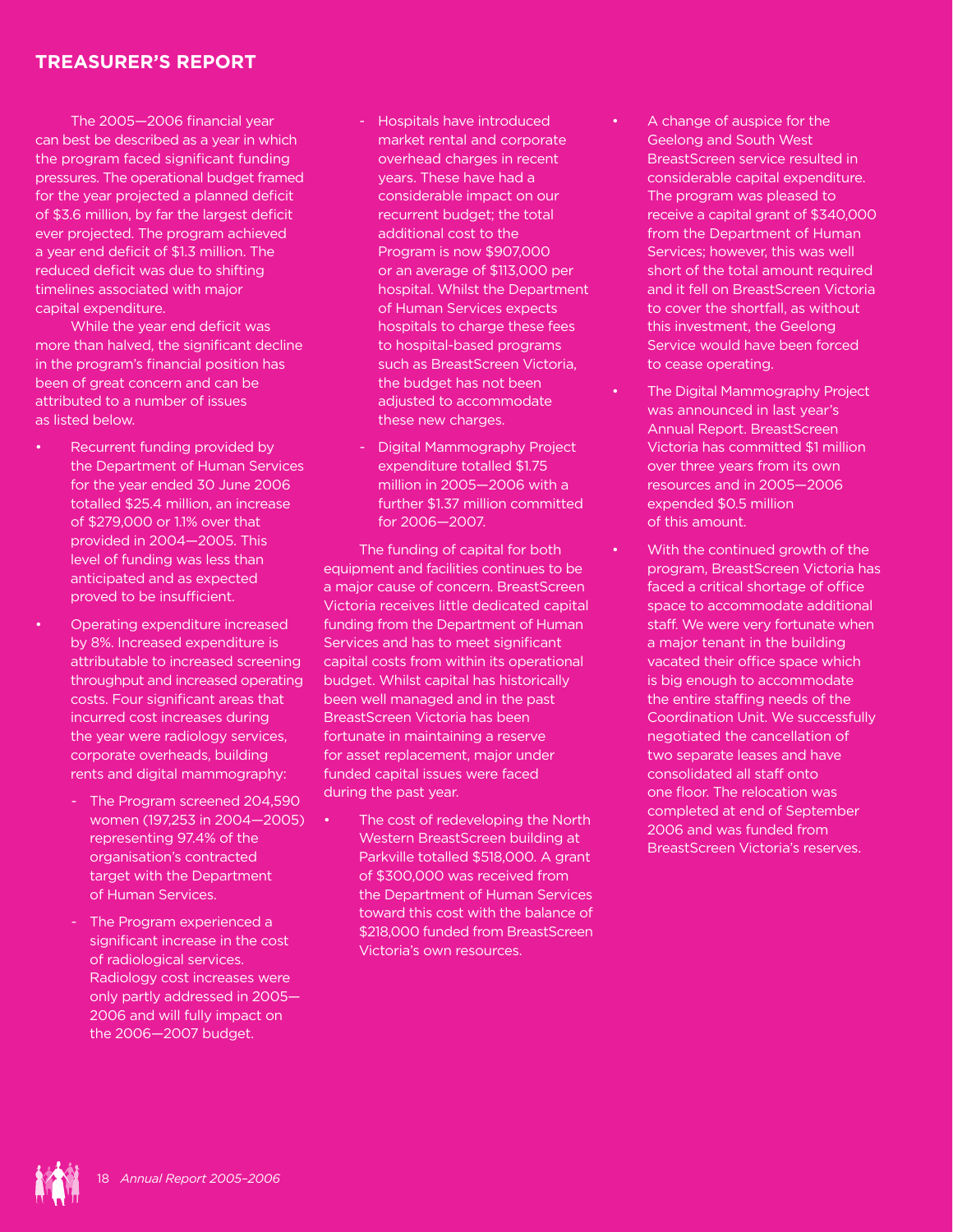The immediacy of the funding pressures have been discussed with senior officers from the Department of Human Services and with the Honourable Minister for Health, Ms Bronwyn Pike MP. As a result a review of funding arrangements for breast screening services will be conducted in late 2006 with a report to be submitted at the end of November 2006. An additional \$1 million one-off funding has been allocated in 2006—2007. The BreastScreen Victoria Board and Management welcome and support a comprehensive and independent review of funding arrangements for breast cancer screening services.

I Cuanty

**Ms Margaret Crossley FCA Treasurer, BreastScreen Victoria Inc.**



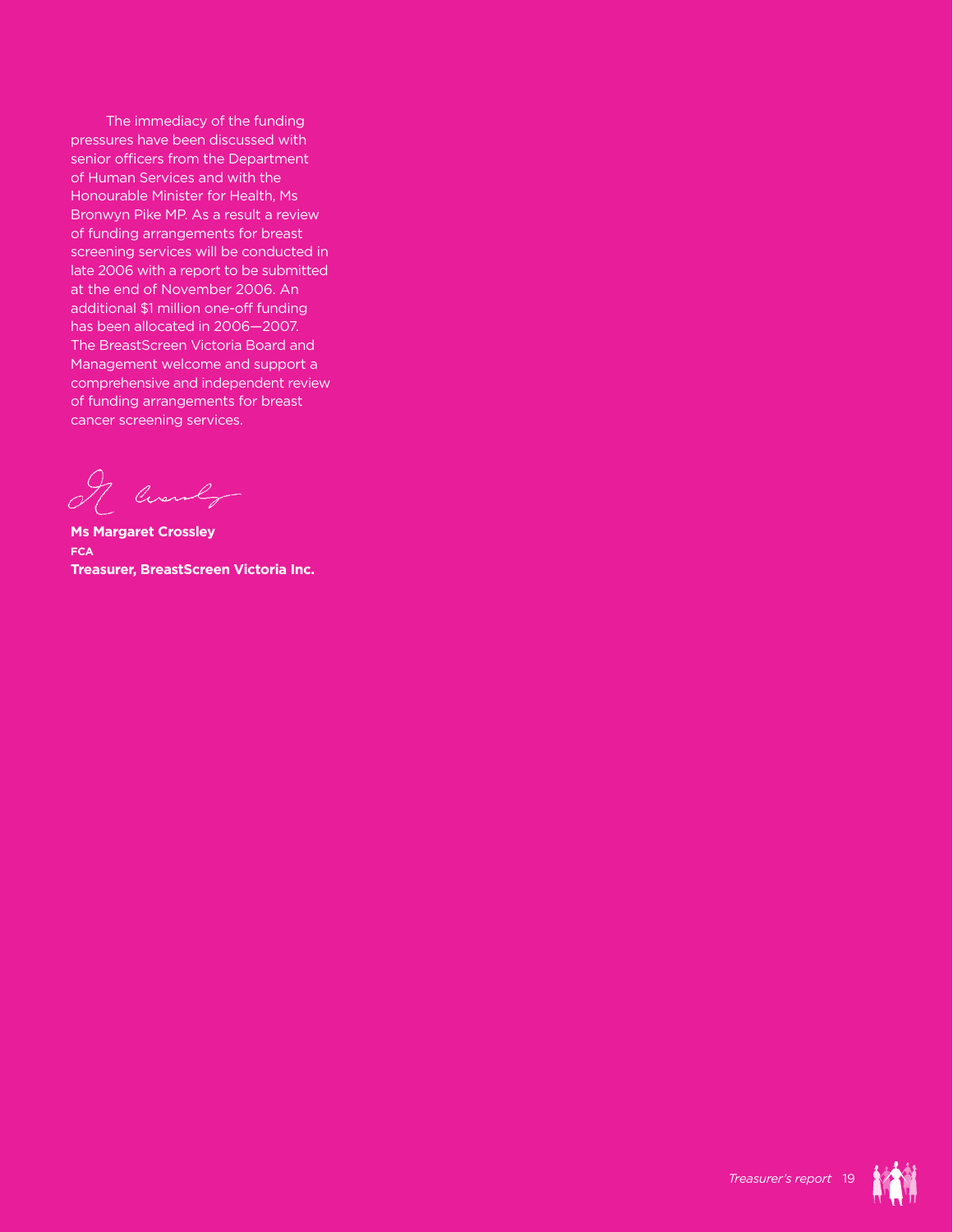# **Income statement for the year ended 30 June 2006**

|                                                   | <b>Notes</b>   | 2006\$        | 2005\$     |
|---------------------------------------------------|----------------|---------------|------------|
| <b>REVENUES</b>                                   |                |               |            |
| Revenue from operations                           |                |               |            |
| Government Grants                                 |                | 26,642,164    | 25,300,000 |
| <b>Other Revenue</b>                              |                | 438,135       | 243,788    |
| Other Revenue                                     |                |               |            |
| Interest received                                 |                | 416,996       | 339,790    |
| (Loss)/Profit from disposal of non-current assets |                | (8,747)       | 45,885     |
| Total revenue                                     |                | 27,488,548    | 25,929,463 |
| <b>EXPENSES</b>                                   |                |               |            |
| Employment expenses                               |                | 3,665,271     | 3,320,159  |
| Depreciation and amortisation                     | 2              | 716,188       | 604,798    |
| Program Grants                                    | 12,13,14       | 21,842,480    | 19,015,083 |
| Other expenses                                    | $\overline{2}$ | 2,510,792     | 1,987,908  |
| Total expenses                                    |                | 28,734,731    | 24,927,948 |
| Net (Deficit)/Surplus                             |                | (1, 246, 183) | 1,001,515  |

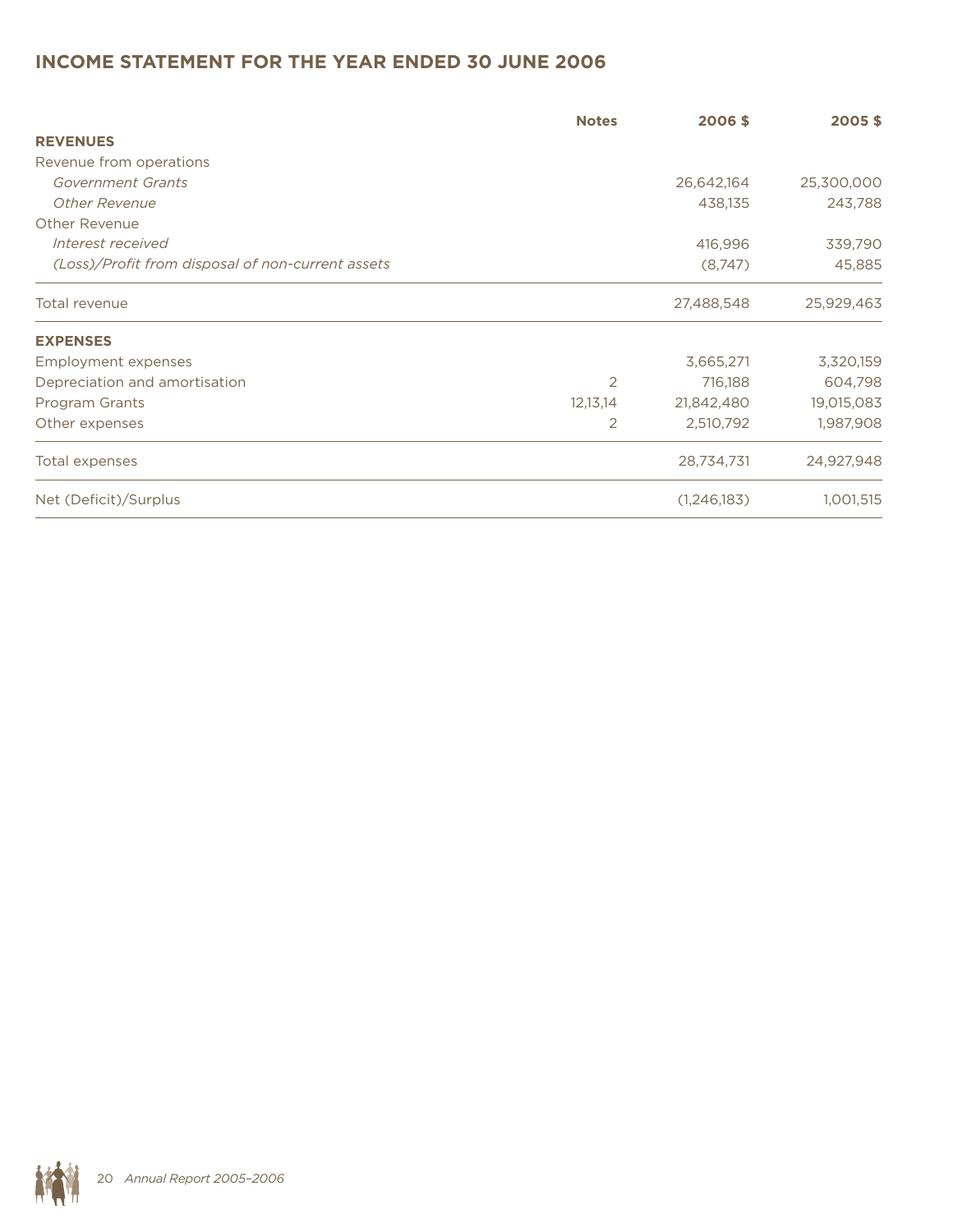# **Balance sheet as at 30 June 2006**

|                                  | <b>Notes</b>   | 2006\$    | 2005\$    |
|----------------------------------|----------------|-----------|-----------|
| <b>CURRENT ASSETS</b>            |                |           |           |
| Cash and cash equivalents        | 3              | 4,597,501 | 6,072,652 |
| Trade and other receivables      | $\overline{4}$ | 70,882    | 13,130    |
| Other assets                     |                | 76,025    | 73,834    |
| Total current assets             |                | 4,744,408 | 6,159,616 |
| <b>NON-CURRENT ASSETS</b>        |                |           |           |
| Property, plant and equipment    | 5              | 1,936,408 | 1,608,850 |
| Total non-current assets         |                | 1,936,408 | 1,608,850 |
| Total assets                     |                | 6,680,816 | 7,768,466 |
| <b>CURRENT LIABILITIES</b>       |                |           |           |
| Trade and other payables         | 6              | 1,158,321 | 632,764   |
| Other payables                   | 7              | 940,409   | 1,336,700 |
| Provisions                       | 8              | 531,181   | 432,783   |
| <b>Total current liabilities</b> |                | 2,629,911 | 2,402,247 |
| <b>NON-CURRENT LIABILITIES</b>   |                |           |           |
| Provisions                       | 8              | 131,326   | 200,456   |
| Total non-current liabilities    |                | 131,326   | 200,456   |
| <b>Total liabilities</b>         |                | 2,761,237 | 2,602,703 |
| Net assets                       |                | 3,919,579 | 5,165,763 |
| <b>EQUITY</b>                    |                |           |           |
| Reserves                         | $\mathsf 9$    | 3,919,579 | 4,034,000 |
| Accumulated surplus              | 10             |           | 1,131,763 |
| Total equity                     |                | 3,919,579 | 5,165,763 |

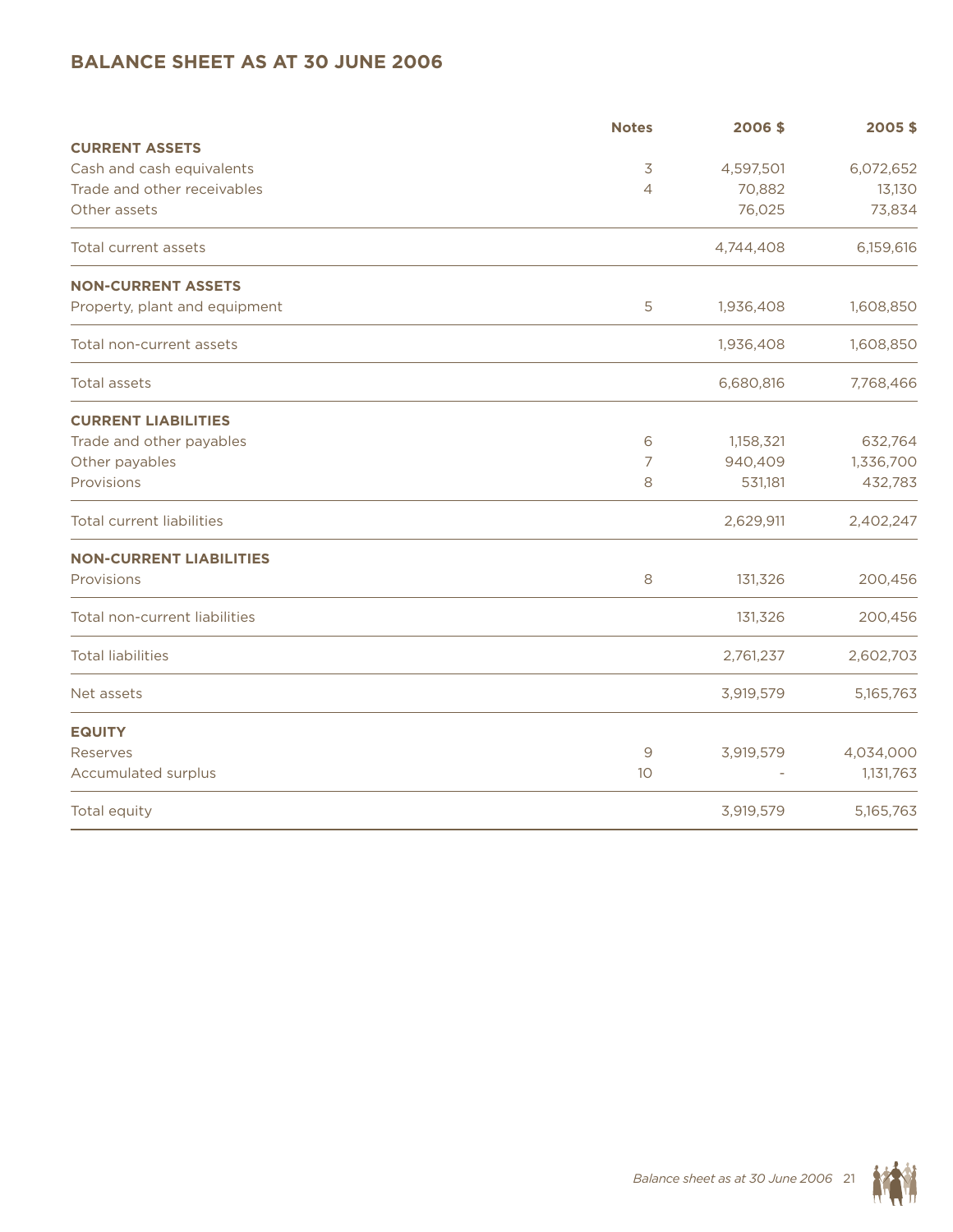# **Statement of changes in equity for the year ended 30 June 2006**

|                                          | <b>Notes</b> | 2006\$                       | 2005\$    |
|------------------------------------------|--------------|------------------------------|-----------|
| <b>ACCUMULATED SURPLUS</b>               |              |                              |           |
| Accumulated surplus at start of the year |              | 1,131,763                    |           |
| Net (Deficit)/Surplus for the year       |              | (1,246,183)                  | 1,001,515 |
| Transfer from reserves                   |              | (114, 421)                   |           |
| Accumulated surplus at year end          | 10           | $\qquad \qquad \blacksquare$ | 1,131,763 |
| <b>RESERVES</b>                          |              |                              |           |
| Opening reserves                         |              | 4,034,000                    | 4.034.000 |
| Transfer to accumulated surplus          |              | (114, 421)                   |           |
| Balance at year end                      | 9            | 3,919,579                    | 4,034,000 |
| Total equity at year end                 |              | 3,919,579                    | 5,165,763 |

The general reserve represents funds set aside for the future expansion of the association.

# **Cash flows statement for the year ended 30 June 2006**

|                                                      | <b>Notes</b> | 2006\$         | 2005\$       |
|------------------------------------------------------|--------------|----------------|--------------|
| <b>CASH FLOWS FROM OPERATING ACTIVITIES</b>          |              |                |              |
| Receipts from government Grants and others           |              | 29,289,074     | 26,962,852   |
| Interest received                                    |              | 416,996        | 339,790      |
| Payments to suppliers, employees                     |              | (30, 128, 730) | (25,004,215) |
| Net cash (used in)/ provided by operating activities | ΪĹ.          | (422,660)      | 2,298,427    |
| <b>CASH FLOWS FROM INVESTING ACTIVITIES</b>          |              |                |              |
| Payment for purchases of fixed assets                |              | (1,068,051)    | (673, 373)   |
| Proceeds from sale of fixed assets                   |              | 15,559         | 12,818       |
| Net cash (used in)/provided by investing activities  |              | (1,052,492)    | (660, 555)   |
| <b>CASH FLOWS FROM FINANCING ACTIVITIES</b>          |              |                |              |
| Repayment of borrowings                              |              |                |              |
| Net cash used in financing activities                |              | -              |              |
| Net (decrease)/increase in cash held                 |              | (1,475,151)    | 1,637,872    |
| Cash and cash equivalents at beginning of year       |              | 6,072,652      | 4,434,780    |
| Cash and cash equivalents at end of year             |              | 4,597,501      | 6,072,652    |

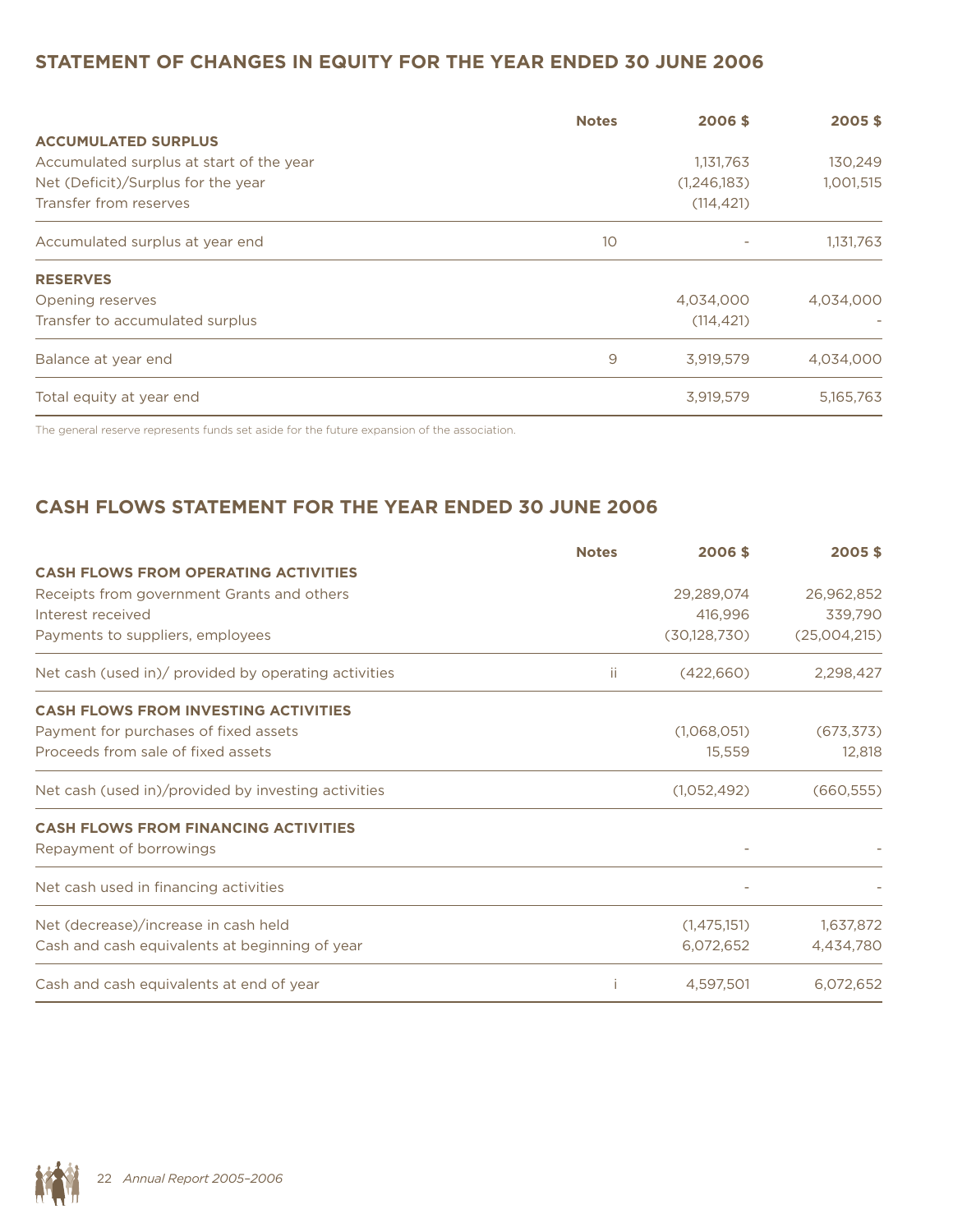# **Notes to the Cash Flow Information**

| <b>i. Reconciliation of cash</b> |           |           |
|----------------------------------|-----------|-----------|
|                                  | 2006 \$   | 2005\$    |
| Cash at bank, cash on hand       | 532.622   | 1,509,578 |
| Short term deposit               | 4.064.879 | 4,563,074 |
| Total cash asset                 | 4,597,501 | 6,072,652 |

### **ii. Reconciliation of cash flow from operations with surplus (deficit) from ordinary activities**

|                                                    | 2006 \$     | 2005\$    |
|----------------------------------------------------|-------------|-----------|
| Operating (deficit)/surplus                        | (1,246,183) | 1,001,515 |
| Non-cash flows in surplus from ordinary activities |             |           |
| Depreciation and amortisation                      | 716.188     | 604.798   |
| Net loss/(gain) on disposal of assets              | 8.747       | (45,884)  |
| <b>Changes in assets and liabilities</b>           |             |           |
| (Increase)/Decrease in trade and other receivables | (57,752)    | 85,425    |
| (Increase)/Decrease in other assets                | (2,192)     | (32, 424) |
| Increase/(Decrease) in trade and other payables    | 525.555     | (638,110) |
| (Decrease)/Increase in funds in advance            | (396, 291)  | 1,336,700 |
| Increase/(Decrease) in provisions                  | 29.268      | (13,593)  |
| Net cash provided by operating activities          | (422,660)   | 2,298,427 |
|                                                    |             |           |

### **iii. Standby Arrangement and Unused credit facilities**

|                 | 2006\$                   | 2005\$                   |
|-----------------|--------------------------|--------------------------|
| Credit facility | $\overline{\phantom{a}}$ | $\overline{\phantom{a}}$ |

### **iv. Non-cash financing and investment activities**

The following non-cash financing and investment activities are not reflected in the statement of cash flows:

|                                                                         | 2006 \$ | 2005\$ |
|-------------------------------------------------------------------------|---------|--------|
| Proceeds of sale of plant and equipment applied directly to acquisition | 15.273  | $\sim$ |
| of plant and equipment                                                  |         |        |

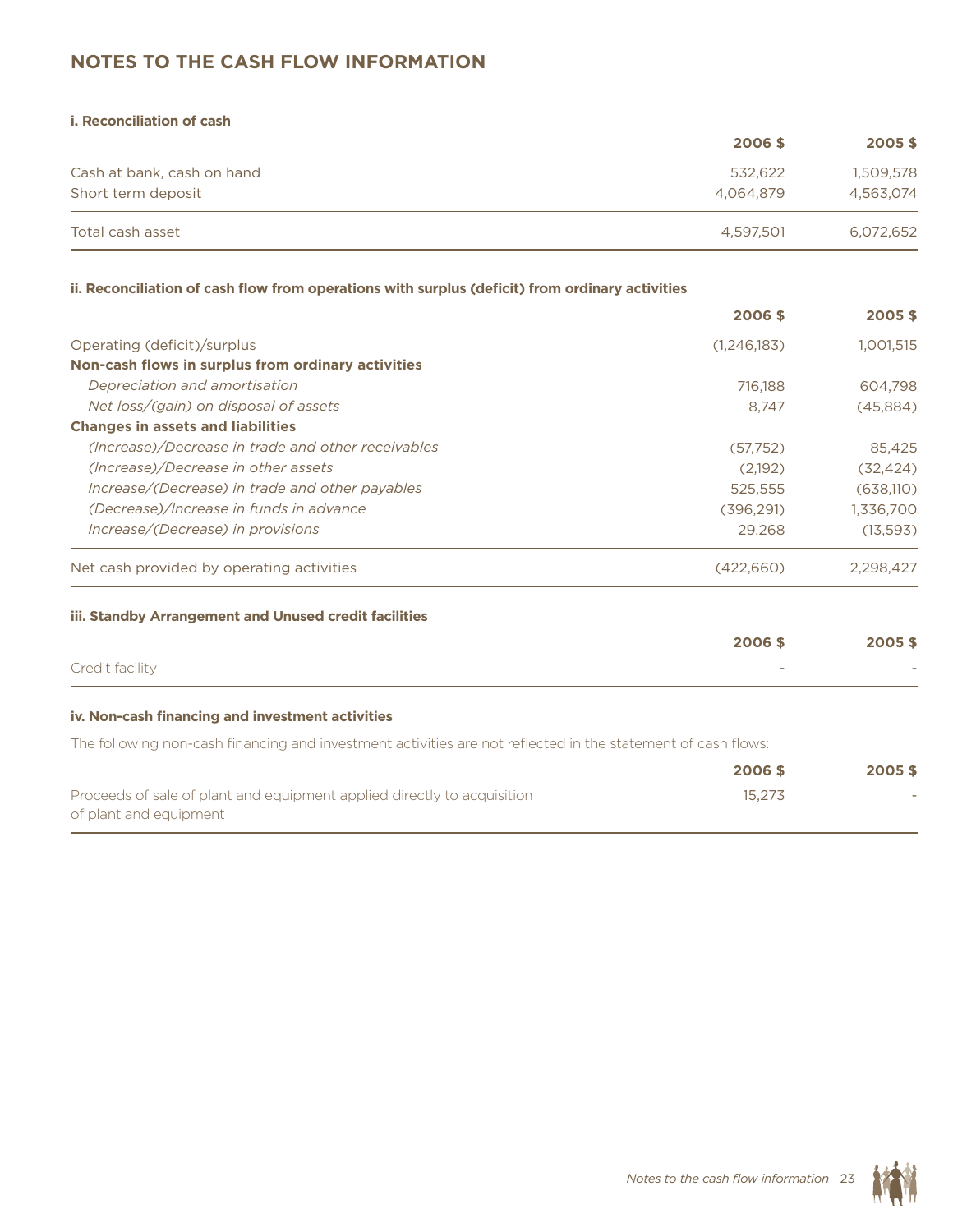## **Note 1: Statement of significant accounting policies**

The financial report of BreastScreen Victoria Inc. is a general purpose financial report that has been Accounting Standards which include Australian equivalent to International Financial Reporting Standards (AIFRS), Urgent Issues Group Consensus Views and other authoritative pronouncements of the Australian Accounting Standards Board (AASB) and the requirements of the Associations Incorporation Act (Vic) 1981.

The financial report covers entity. BreastScreen Victoria Inc. is an association incorporated in Victoria under the Associations Incorporation Act.

The financial report of BreastScreen Victoria Inc. as an individual entity complies with all AIFRS in their entirety.

The following is a summary of the material accounting policies adopted by BreastScreen Victoria Inc. in the preparation of the financial report. The accounting policies have been consistently applied, unless otherwise stated.

The financial report was authorised for issue by the directors on 18 October 2006.

## **Basis of preparation**

## *First-time adoption of Australian Equivalents to International Financial Reporting Standards*

BreastScreen Victoria Inc. has prepared financial statements in 1 July 2005.

In accordance with the requirements of AASB 1: First-time Adoption of Australian Equivalents to International Financial Reporting Standards, adjustments to the accounts resulting from the introduction of AIFRS have been applied retrospectively to cases where optional exemptions available under AASB 1 have been applied.

These accounts are the first financial statements of BreastScreen Victoria Inc. to be prepared in accordance with AIFRS and the figures to 30 June 2005 have been reviewed accordingly. There are no material differences between the 2005 financial report prepared under the previous Generally Accepted Accounting Principles (GAAP) and AIFRS, hence no restatement of balances has taken place and equity has not changed.

The accounting policies set out below have been consistently applied to all years presented.

## *Reporting Basis and Conventions*

The financial report has been prepared on an accruals basis and is based on historical costs modified by the revaluation of selected non-current assets, and financial assets and financial liabilities for which the fair value basis of accounting has been applied.

**a. Rounding off** All amounts shown in the financial report are expressed to the nearest dollar.

**b. Cash** For the purposes of the Cash Flow Statement, cash and cash equivalents includes cash on hand, deposits at call with banks or financial institutions and term deposits with within twelve months.

**c. Fixed assets** Fixed assets, with exception of capital works in progress, valued at \$1,000 or above are measured is assessed on the basis of expected net cash flows which will be received from the assets' employment and subsequent disposal. The expected net cash flows have not been discounted to their present values in determining the recoverable amounts. Gains and losses on disposals are determined by comparing proceeds with the carrying amount. These gains and losses are included in the Income Statement.

the carrying values of fixed assets are reviewed to determine whether there is any indication that those assets have been impaired. If such an indication exists the recoverable amount, the asset is written down to the recoverable amount.

*Depreciation* The depreciable amounts of all fixed assets are depreciated on a straight line basis over Leasehold improvements are amortised over the shorter of either the unexpired period of the lease or the estimated useful lives of the improvements.

The depreciation rates used for each class of assets are:

| <b>CLASS OF</b><br><b>FIXED ASSETS</b> | <b>DEPRECIATION</b><br><b>RATE</b> |
|----------------------------------------|------------------------------------|
| Computer equipment                     | 30%-33%                            |
| <b>Furniture and fittings</b>          | 10%                                |
| Leasehold<br>improvements              | 20%                                |
| Motor vehicles                         | 33%                                |
| Office equipment                       | 20%                                |
| Mobile van screening<br>equipment      | 20%                                |
| Data system<br>development cost        | $\overline{14}\%$                  |
| Digital equipment                      | 33%                                |

The assets' residual values and useful lives are reviewed and adjusted, if appropriate, at each balance date.

An asset's carrying amount is written down immediately to its recoverable amount if the asset's carrying amount is greater than its estimated recoverable amount.

Gains and losses on disposals with the carrying amount. These gains and losses are included in the income statement. When revalued assets are sold, amounts included in the revaluation to retained earnings.

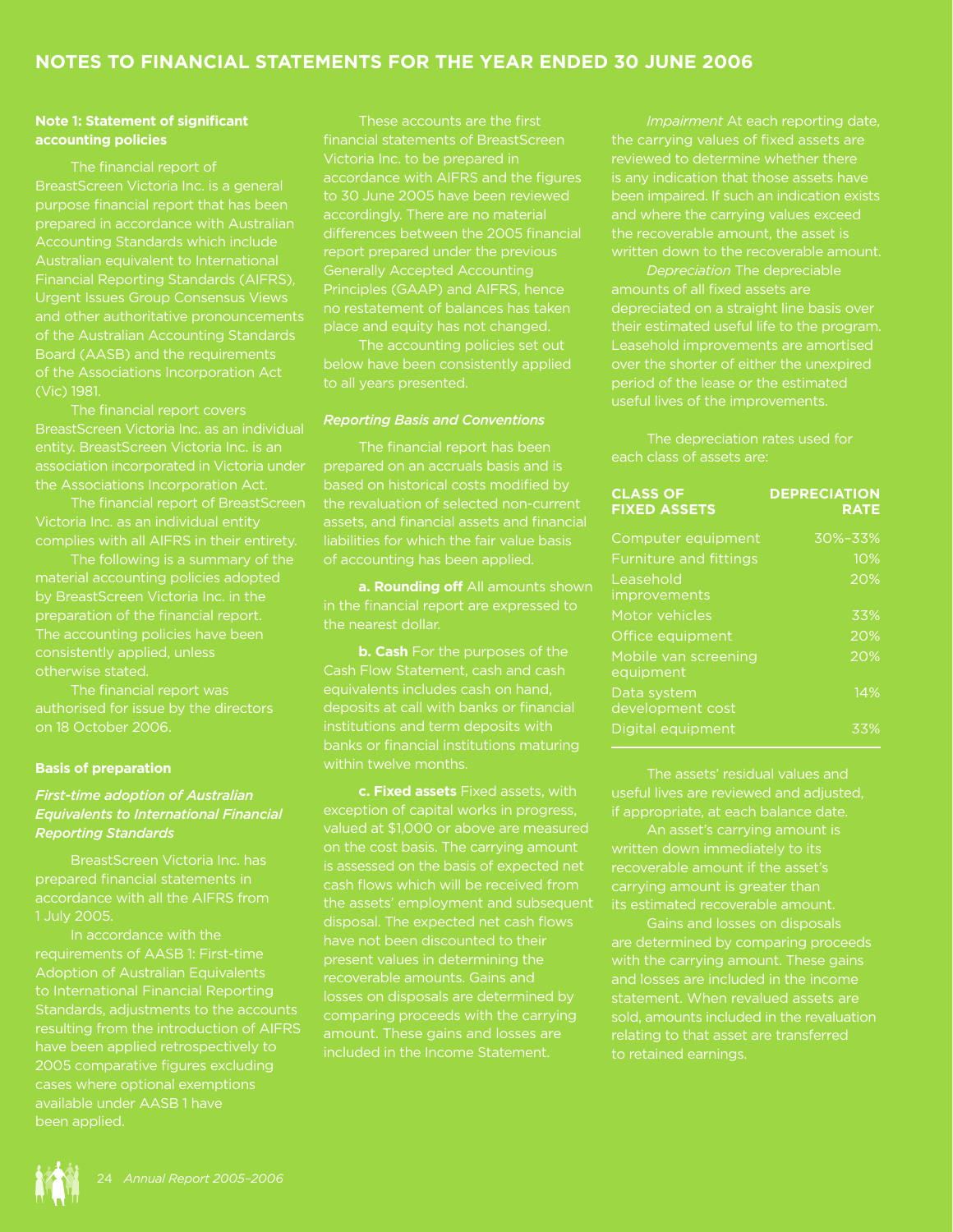## **d. Employee entitlements**

Provision is made for the program's liability for employee entitlements arising from services rendered by entitlements expected to be settled within one year together with entitlements arising from wages and salaries, annual leave and sick leave which will be settled after one year have been measured at their rate expected to apply at the time of settlement. Other employee entitlements payable later than one year have been measured at the present value of the estimated cash outflows to be made for those entitlements.

program to an employee superannuation fund and are charged as expenses when incurred.

**e. Incorporation** BreastScreen September 1992 under the Association Incorporation Act. BreastScreen Victoria Inc. was formerly called Victorian Breast name was changed on 19 October 1998.

**f. Public liability/general insurance**  BreastScreen Victoria Inc. is included under the Department of Human Services Master Insurance Policies.

**g. Tax status** The activities of BreastScreen Victoria Inc. are exempt from payment of income tax and payroll tax. Accordingly no provision for income accounts. Payments for fringe benefit tax are made in accordance with the relevant legislation.

**h. Goods and services tax**

Revenues, expenses and assets are recognised net of amount of goods and services tax (GST). Receivables and payables are stated with the amount of GST recoverable from, or is included as current liability in the Balance Sheet.

**i. Leases** Leases of fixed assets, where substantially all the risks and benefits incidental to the ownership of the asset, but not the legal ownership, are transferred to the Program, classified leases at this time.

Lease payments for operating leases, where substantially all the risks charged as expenses in the period in

**j. Impairment of assets** At each reporting date, the association reviews the carrying values of its tangible assets to determine whether there is any impaired. If such an indication exists, the recoverable amount of the asset, being the higher of the asset's fair value less costs to sell and value-in-use, is compared of the asset's carrying value over its recoverable amount is expensed to the income statement.

Where it is not possible to estimate the recoverable amount estimates the recoverable amount of asset belongs.

**k. Revenue** Interest revenue is recognised on a proportional basis taking into account the interest rates applicable to the financial assets.

Revenue from rendering of a service is recognised upon the delivery of the service to the customers.

financial year which, by agreement with the provider, are not intended to year, those funds are not recognised in the statement of financial performance as revenue. Rather they are shown in the association's balance sheet as funds in advance. These funds are recognised as revenue in the following year and are thereby matched with the

#### **l. Comparative figures**

When required by Accounting Standards, comparative figures have been adjusted to conform to changes in presentation for

**Critical accounting estimates and judgments** The Board of Management evaluates estimates and judgments incorporated into the financial report based on historical knowledge and best available current information. Estimates assume a reasonable expectation of future events and are based on current trends and economic data, obtained

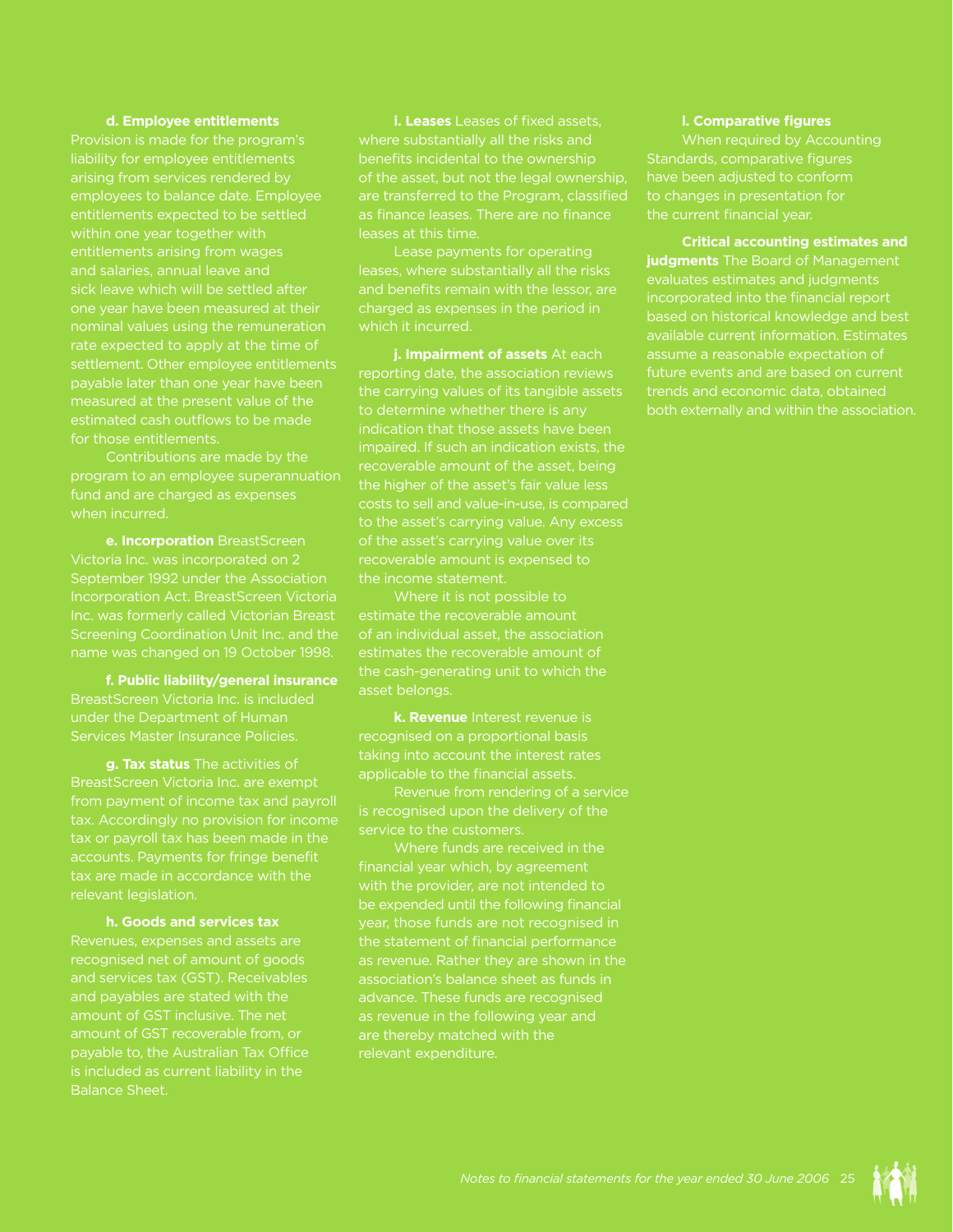# **Notes to Financial statements for the year ended 30 June 2006**

## **Note 2: Surplus/(deficit)**

Surplus (deficit) has been arrived after charging the following items:

|                                               | 2006 \$ | 2005\$  |
|-----------------------------------------------|---------|---------|
| Depreciation of property, plant and equipment | 603.917 | 550.727 |
| Amortisation of leasehold improvement         | 112.271 | 54.071  |
| Provisions for employee entitlements          | 29,268  | 13.593  |
| Rental expenses on operating leases           | 261,902 | 224.704 |
| Auditor's remuneration                        | 6.534   | 7.372   |

## **Note 3: Cash and cash equivalents**

|                    | 2006\$    | 2005\$    |
|--------------------|-----------|-----------|
| Cash on hand       | 532,022   | 1,508,978 |
| Short term deposit | 4,064,879 | 4,563,074 |
| Petty cash         | 600       | 600       |
|                    | 4,597,501 | 6,072,652 |

## **Note 4: Trade and other receivables**

|                 | 2006\$                   | 2005\$                   |
|-----------------|--------------------------|--------------------------|
| <b>CURRENT</b>  |                          |                          |
| Accrued revenue | $\overline{\phantom{a}}$ | 13,130                   |
| Debtors         | 70,882                   | $\overline{\phantom{a}}$ |
|                 | 70,882                   | 13,130                   |

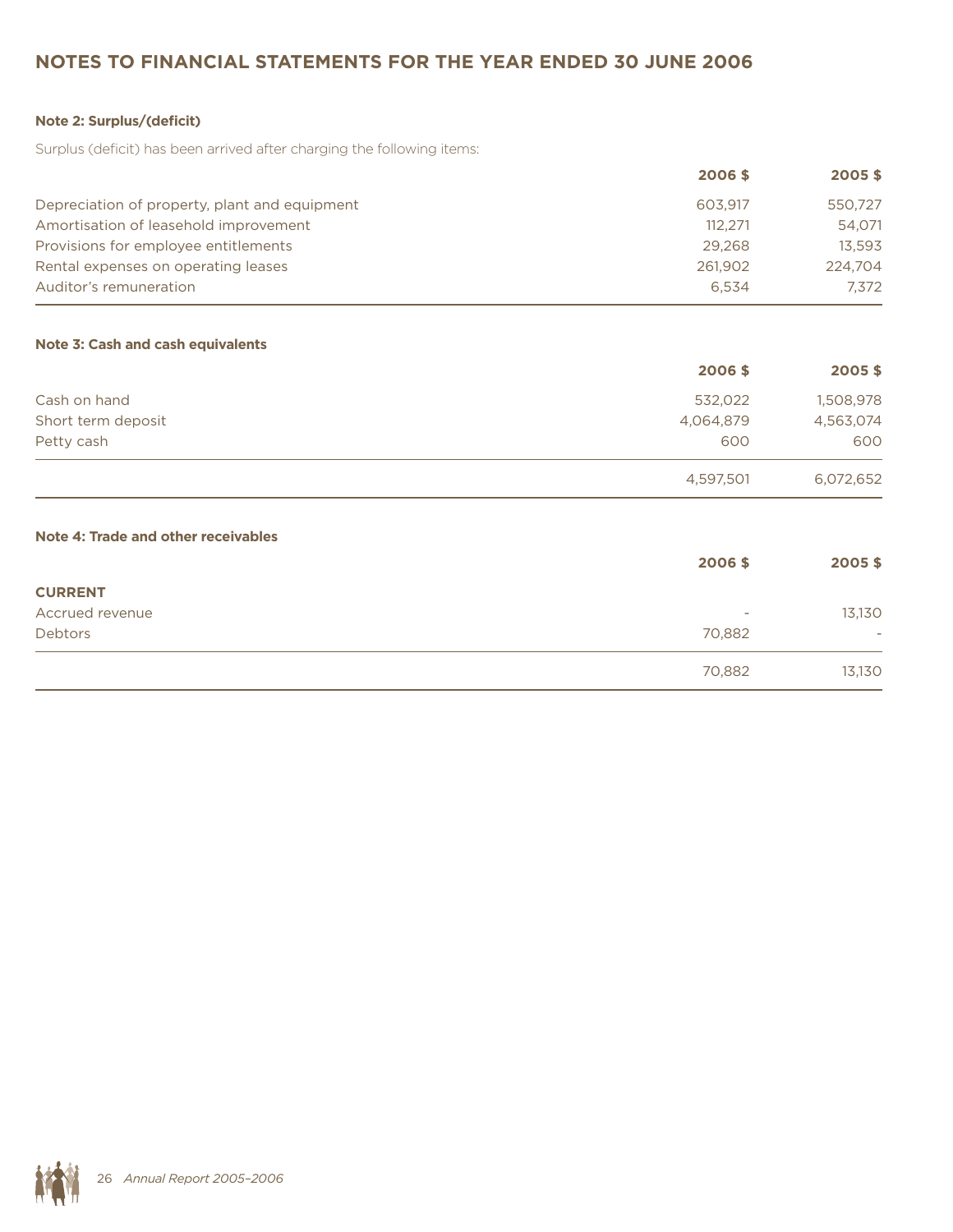## **Note 5: Property, plant and equipment**

|                                          | 2006\$     | 2005\$     |
|------------------------------------------|------------|------------|
| Computer equipment - at cost             | 899,838    | 843,808    |
| Accumulated depreciation                 | (733, 361) | (564, 022) |
| Written down value                       | 166,477    | 279,786    |
| Motor vehicles - at cost                 | 274,824    | 243,560    |
| Accumulated depreciation                 | (153, 746) | (79, 974)  |
| Written down value                       | 121,078    | 163,586    |
| Office equipment - at cost               | 153,448    | 139,818    |
| Accumulated depreciation                 | (131, 216) | (117,167)  |
| Written down value                       | 22,232     | 22,651     |
| Furniture and fittings - at cost         | 154,230    | 154,230    |
| Accumulated depreciation                 | (109, 882) | (101, 297) |
| Written down value                       | 44,348     | 52,933     |
| Leasehold improvement - at cost          | 332,995    | 332,995    |
| Accumulated depreciation                 | (332, 995) | (220, 724) |
| Written down value                       |            | 112,271    |
| Mobile van screening equipment - at cost | 806,576    | 805,638    |
| Accumulated depreciation                 | (525, 242) | (406, 901) |
| Written down value                       | 281,334    | 398,737    |
| Date system development - at cost        | 886,721    | 818,180    |
| Accumulated depreciation                 | (360, 866) | (239, 294) |
| Written down value                       | 525,855    | 578,886    |
| Digital project equipments - at cost     | 824,904    |            |
| Accumulated depreciation                 | (49, 820)  |            |
| Written down value                       | 775,084    |            |
| Total written down value                 | 1,936,408  | 1,608,850  |

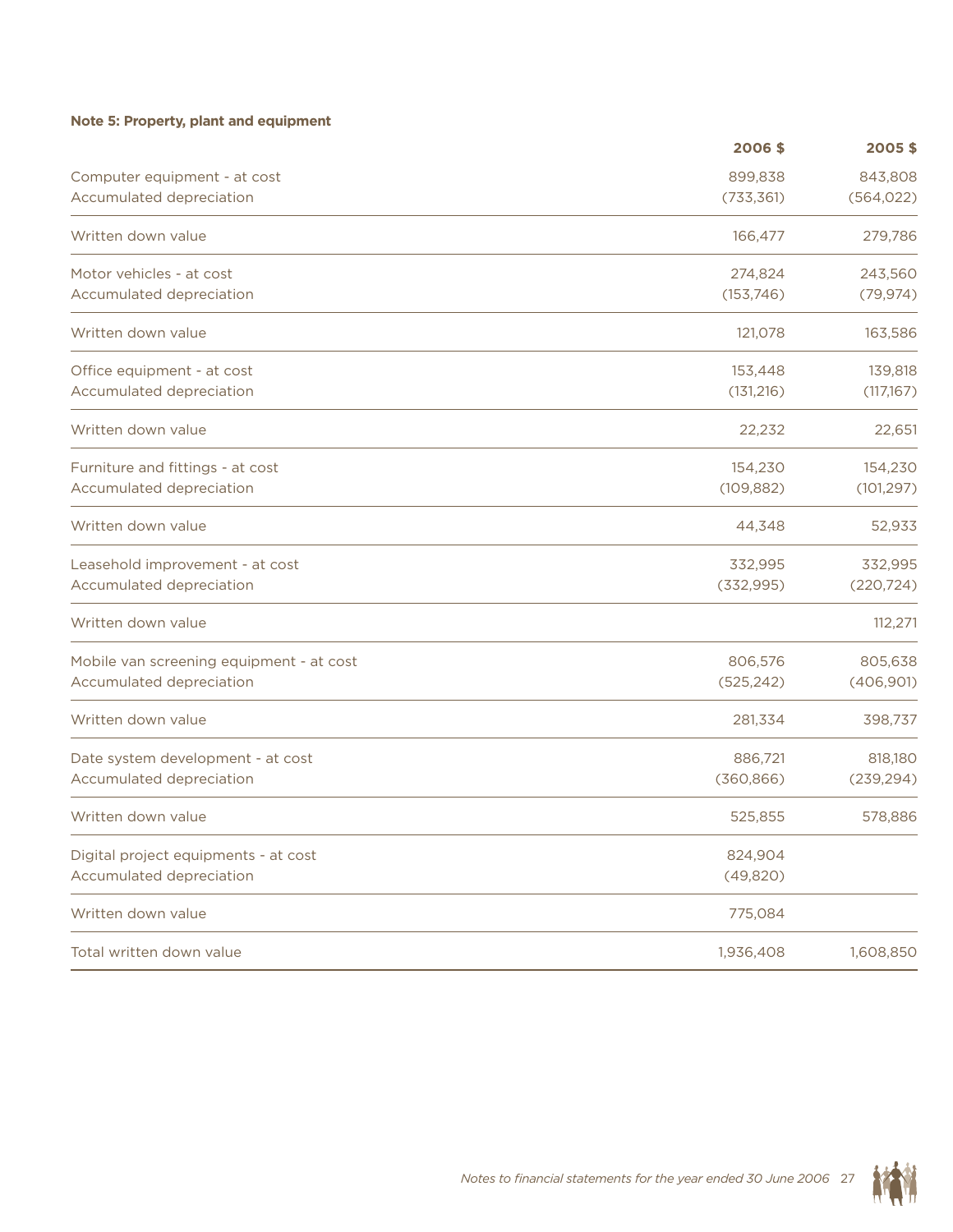# **Notes to Financial statements for the year ended 30 June 2006**

## **Note 5: Property, plant and equipment continued**

### *a. Movements in carrying amounts*

Movement in carrying amounts for each class of fixed assets between the beginning and the end of the financial year

|                            | <b>Opening balance</b> | <b>Additions</b>         | <b>Disposals</b>         | <b>Depreciation</b> | <b>Total</b> |
|----------------------------|------------------------|--------------------------|--------------------------|---------------------|--------------|
| Computers                  | 279.786                | 81.254                   | 3.835                    | 190,729             | 166,476      |
| Motor vehicles             | 163,586                | 51.306                   | 10,121                   | 83,692              | 121,079      |
| Office equipment           | 22,651                 | 13.630                   |                          | 14,049              | 22,232       |
| Furniture and fittings     | 52.933                 | $\overline{\phantom{a}}$ |                          | 8.585               | 44,348       |
| Mobile van equipments      | 398,737                | 28,416                   | 10.350                   | 135,469             | 281,334      |
| Leasehold improvement      | 12,271                 |                          |                          | 112.271             |              |
| Data System development    | 578,886                | 68.541                   | $\overline{\phantom{a}}$ | 121,572             | 525,855      |
| Digital project equipments |                        | 824.904                  |                          | 49,819              | 775,085      |
|                            | 1,608,850              | 1.068.051                | 24.306                   | 716,187             | 1,936,408    |

#### **Note 6: Trade and other payables**

|                              | 2006\$    | 2005\$  |
|------------------------------|-----------|---------|
| <b>CURRENT</b>               |           |         |
| Trade creditors and accruals | 1,151,877 | 632,808 |
| Tax liabilities              | 6.444     | (44)    |
|                              | 1,158,321 | 632,764 |

### **Note 7: Other payables**

|                  | 2006\$  | 2005\$    |
|------------------|---------|-----------|
| <b>CURRENT</b>   |         |           |
| Unearned revenue | 340,409 | 36,700    |
| Digital project  | 600,000 | 1,300,000 |
|                  | 940,409 | 1,336,700 |

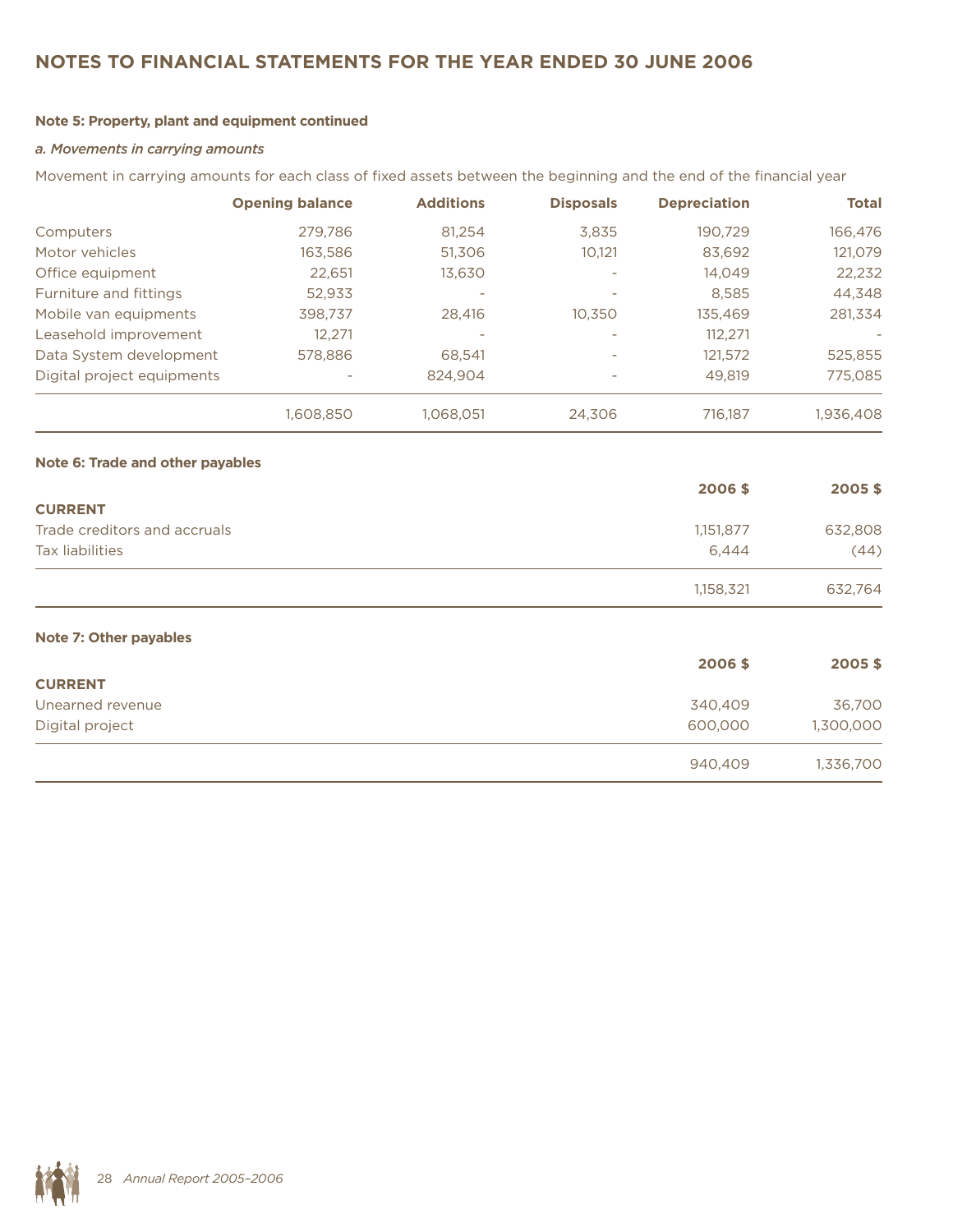## **Note 8: Provisions**

| 280,882 |                                                                                                                                                                 |
|---------|-----------------------------------------------------------------------------------------------------------------------------------------------------------------|
|         |                                                                                                                                                                 |
|         | 217,376                                                                                                                                                         |
| 185,670 | 158,177                                                                                                                                                         |
|         | 55,946                                                                                                                                                          |
| 509     | 1,284                                                                                                                                                           |
|         | 432,783                                                                                                                                                         |
|         |                                                                                                                                                                 |
|         | 200,456                                                                                                                                                         |
|         | 200,456                                                                                                                                                         |
|         | 633,239                                                                                                                                                         |
|         | 45.0                                                                                                                                                            |
|         |                                                                                                                                                                 |
|         | 2005\$                                                                                                                                                          |
|         | 4,034,000                                                                                                                                                       |
|         |                                                                                                                                                                 |
|         | 4,034,000                                                                                                                                                       |
|         |                                                                                                                                                                 |
|         | 2005\$                                                                                                                                                          |
|         | 130,249                                                                                                                                                         |
|         | 1,001,514                                                                                                                                                       |
|         |                                                                                                                                                                 |
|         | 1,131,763                                                                                                                                                       |
|         | 64,120<br>531,181<br>131,326<br>131,326<br>662,507<br>52.5<br>2006\$<br>4,034,000<br>(114, 421)<br>3,919,579<br>2006\$<br>1,131,762<br>(1, 246, 183)<br>114,421 |

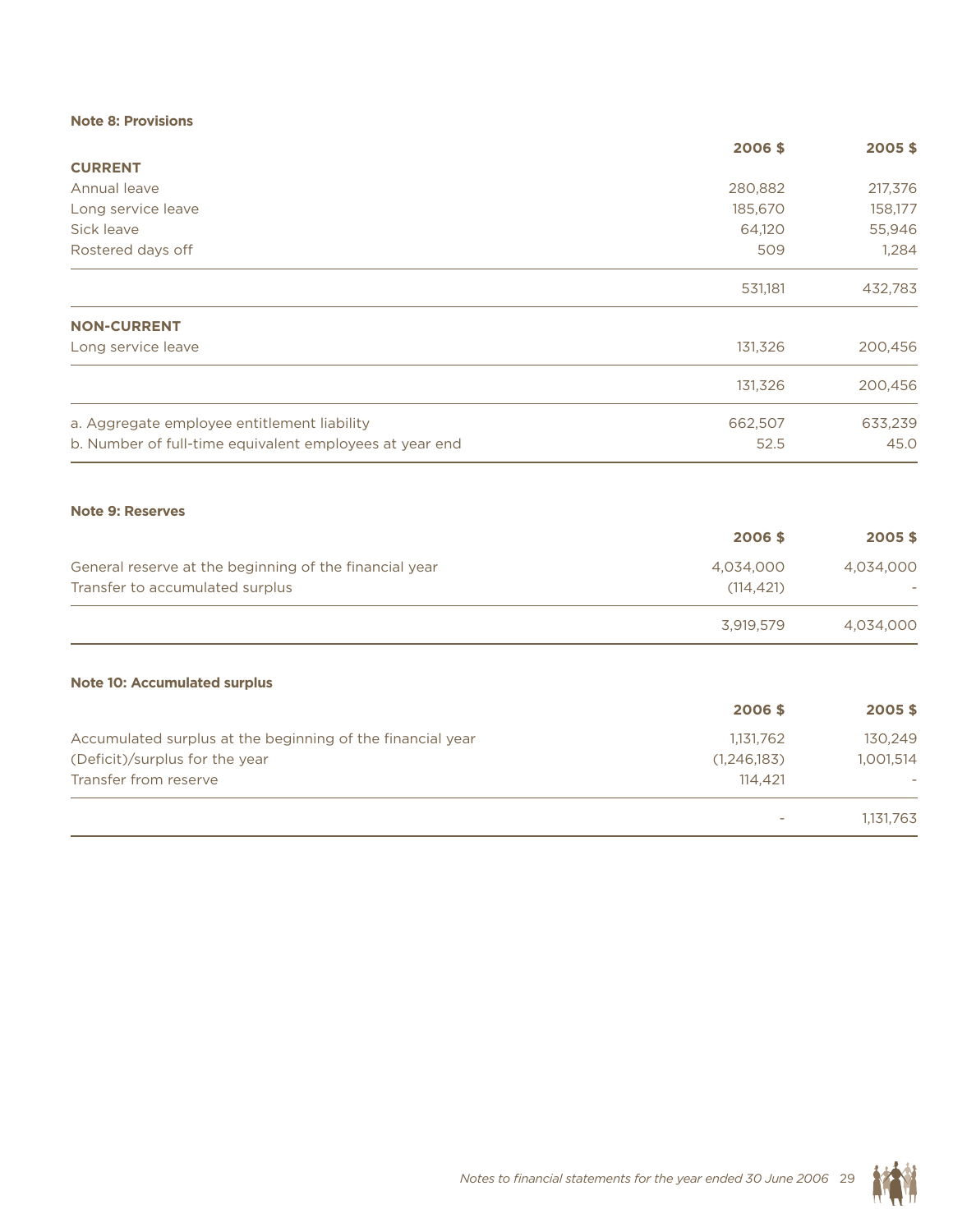# **Notes to Financial statements for the year ended 30 June 2006**

## **Note 11: Commitments**

#### *Operating lease commitments*

Non-cancellable operating leases contracted for but not capitalised in the financial statements

|                                                   | 2006 \$   | 2005\$    |
|---------------------------------------------------|-----------|-----------|
| Payable                                           |           |           |
| not later than one year                           | 295.154   | 288.143   |
| later than one year but not later than two years  | 583,800   | 498,530   |
| later than two year but not later than five years | 858,000   | 328,360   |
| later than five years                             | 1,215,500 |           |
|                                                   | 2.952.454 | 1.115.033 |

The property lease is a non-cancellable lease with a ten-year term, with rent payable monthly in advance. Contingent rental provisions within the lease agreement require that the minimum lease payments shall be adjusted annually in accordance with movements in the Consumer Price Index. An option exists on the lease to renew the term for an additional term of ten years. The lease only allows for subletting of the lease area with the landlord's written consent.

#### *Other commitments*

Service delivery funding within the next twelve months will be \$27,212,177.

#### **Note 12: Program grants**

|                                        | 2006\$     | 2005\$     |
|----------------------------------------|------------|------------|
| Melbourne Health                       | 3,011,043  | 2,347,000  |
| St. Vincent's Hospital                 | 4,246,923  | 3,803,154  |
| Southern Health                        | 4,379,293  | 4,272,070  |
| Eastern Health                         | 2.629.406  | 2,691,887  |
| St. John of God Health Care - Geelong  | 991.256    | 1,525,896  |
| St. John of God Health Care - Ballarat | 1,295,932  | 1,148,768  |
| Latrobe Regional Hospital              | 1,490,253  | 1,270,517  |
| St. John of God Health Care - Bendigo  | 1,272,926  | 973,801    |
| Western Sydney Area Health Service     | 208,262    | 219,271    |
| Lake Imaging                           | 1,065,680  |            |
| Koori community                        | 70,000     | 72,120     |
|                                        | 20,660,973 | 18,324,484 |

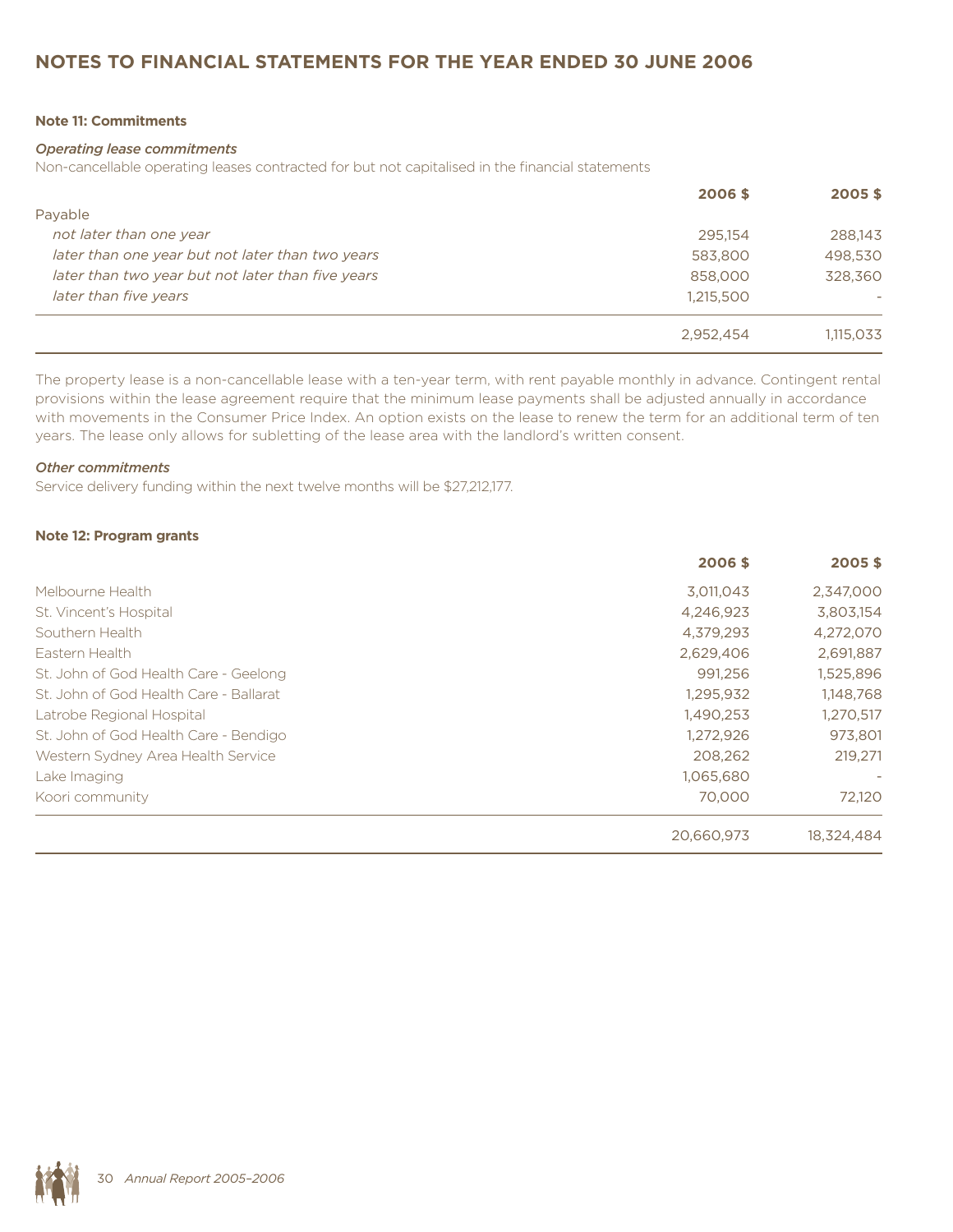## **Note 13: Training grants**

|                        | 2006\$  | 2005\$  |
|------------------------|---------|---------|
| Melbourne Health       | 81.050  | 79,048  |
| Southern Health        | 427.124 | 286,396 |
| St. Vincent's Hospital | 121.049 | 89,048  |
|                        | 629,223 | 454,492 |

### **Note 14: Data management**

|                                        | 2006\$  | 2005\$  |
|----------------------------------------|---------|---------|
| Melbourne Health                       | 39,490  | 35,912  |
| Southern Health                        | 66,618  | 32,435  |
| St. Vincent's Hospital                 | 26,050  | 30,486  |
| St. John of God Health Care - Geelong  | 5,288   | 41.864  |
| Eastern Health                         | 19.494  | 18,023  |
| St. John of God Health Care - Ballarat | 18,699  | 21.579  |
| Latrobe Regional Hospital              | 19,233  | 38,033  |
| St. John of God Health Care - Bendigo  | 22.065  | 17.775  |
| Lake Imaging                           | 335.347 |         |
|                                        | 552.284 | 236.107 |

### **Note 15: Coordination Unit operating expenses**

|                       | 2006\$                          | 2005\$  |
|-----------------------|---------------------------------|---------|
| Salaries and on-costs | 571,793                         | 423,037 |
| Operating expenses    | 208,633                         | 181,458 |
| Occupancy costs       | 280,813                         | 227,997 |
| Capital expenses      | $\hspace{0.1mm}-\hspace{0.1mm}$ | 47,086  |
|                       | 1,061,239                       | 879,578 |

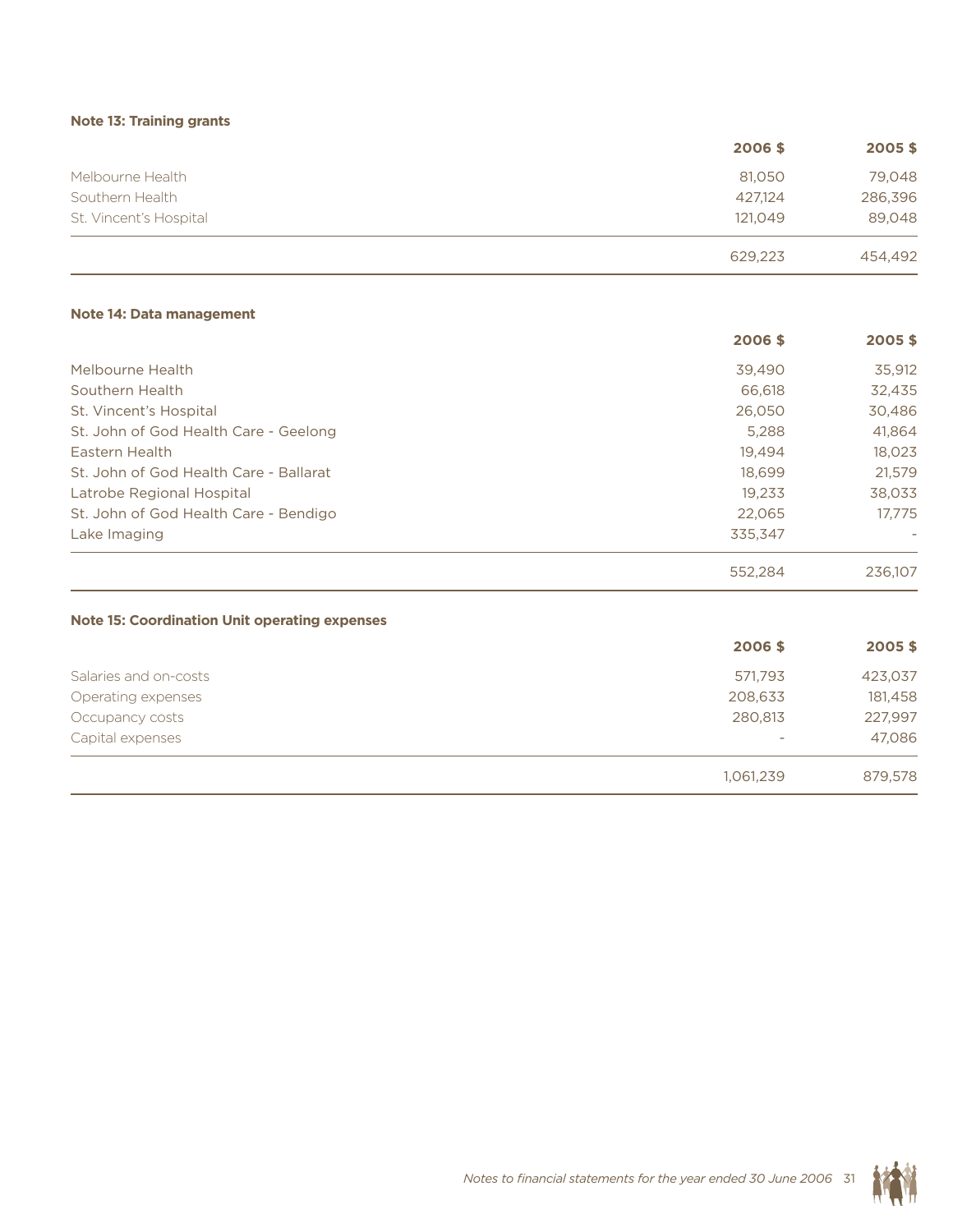# **Notes to Financial statements for the year ended 30 June 2006**

### **Note 16: Segment reporting**

The association operates in the health sector providing breast screening services to the public within Victoria.

#### **Note 17: Financial instruments**

#### *a. Interest rate risk*

The Association's exposure to interest rate risk, which is the risk that a financial instrument's value will fluctuate as a result of changes in market interest rates and the effective weighted average interest rates on those financial assets and financial liabilities, is as follows:

|                              | average effective | Weighted<br>interest rate | <b>Instruments</b><br>with floating<br>interest rate |                   | Instruments with fixed interest rate  |                                  |  | <b>Non-interest</b><br>bearing     |                      |        |
|------------------------------|-------------------|---------------------------|------------------------------------------------------|-------------------|---------------------------------------|----------------------------------|--|------------------------------------|----------------------|--------|
|                              |                   |                           |                                                      |                   |                                       | <b>Maturing</b><br>within 1 Year |  | <b>Maturing in</b><br>1 to 5 years |                      |        |
|                              |                   | 2006 % 2005 %             | 2006 \$                                              | 2005\$            | 2006 \$                               |                                  |  | 2005 \$2006 \$2005 \$              | 2006 \$              | 2005\$ |
| <b>Financial assets</b>      |                   |                           |                                                      |                   |                                       |                                  |  |                                    |                      |        |
| Petty cash on hand           |                   |                           |                                                      |                   |                                       |                                  |  | $\overline{\phantom{a}}$           | 600                  | 600    |
| Deposits at call             | 5.25              | 5.00                      |                                                      | 532,022 1,508,978 |                                       |                                  |  |                                    |                      |        |
| Fixed term deposits          | 5.70              | 5.40                      |                                                      |                   | $-4,064,879$ $4,563,074$              |                                  |  |                                    |                      |        |
| Receivables                  |                   |                           |                                                      |                   |                                       |                                  |  | $\overline{\phantom{a}}$           | 70,882               | 13,130 |
| Total financial assets       |                   |                           |                                                      |                   | 532,022 1,508,978 4,064,879 4,563,074 |                                  |  | $\overline{\phantom{a}}$           | 71,482               | 13,730 |
| <b>Financial liabilities</b> |                   |                           |                                                      |                   |                                       |                                  |  |                                    |                      |        |
| Hire purchase liability      |                   |                           |                                                      |                   |                                       |                                  |  |                                    |                      |        |
| Payables                     |                   |                           |                                                      |                   |                                       |                                  |  |                                    | - 1,158,321 632,764  |        |
| Total financial liabilities  |                   |                           |                                                      |                   |                                       |                                  |  |                                    | $-1,158,321$ 632,764 |        |

### *b. Credit risk*

The maximum exposure to credit risk at balance date in respect of financial assets is the carrying amount of those assets as disclosed in the balance sheet and notes to the financial statements.

The Association does not have any material credit risk exposure to any single debtor or group of debtors under financial instruments with exception of the Department of Human Services.

#### *c. Net fair value*

The aggregate net fair values and carrying amounts of financial assets and liabilities are disclosed in the balance sheet and in the notes to and forming part of the financial report.

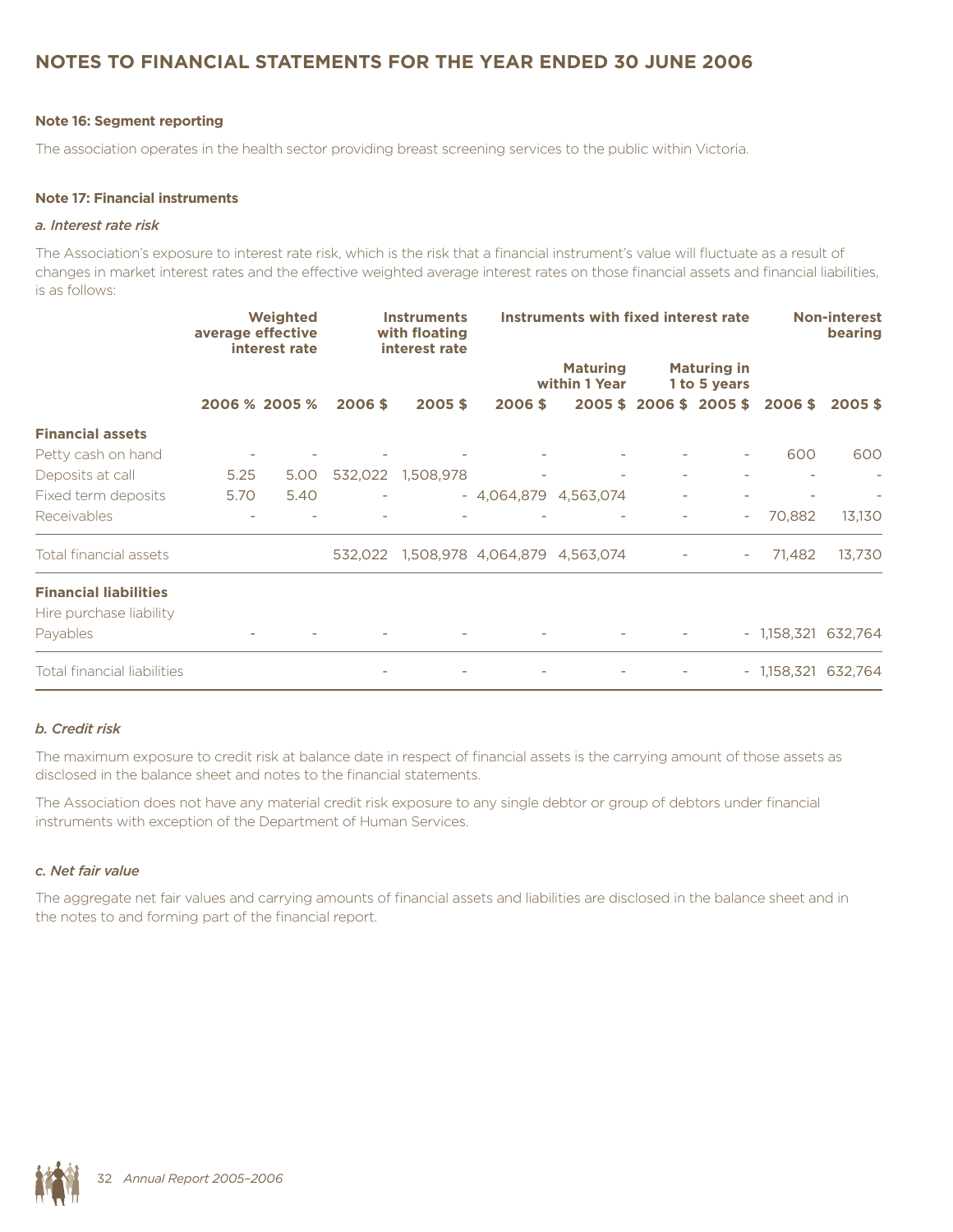#### **Note 18: Events subsequent to reporting date**

#### *BreastScreen Victoria office relocation*

BreastScreen Victoria is moving the Coordination Unit staffs which are currently dispersed over four floors of the Pelham Street building to a new space on the first floor of Pelham Street. The move will be completed by the end of September 2006. As a consequence of the move, BreastScreen Victoria has entered into a contract with Harris Office Environments for refurbishment the first floor. The cost of refurbishing the first floor is estimated at \$754,000.

#### **Note 19: Association details**

The principal place of business of the Association is:

BreastScreen Victoria Inc. 31 Pelham Street Carlton South, Victoria 3153

#### **Note 20: Related parties**

The names of persons who were Board members at any time during the year are set out in the Annual Report. Board members do not receive remuneration for services provided. There were no other transactions that require disclosure for the year ended 30th June 2006.

#### **Note 21: Key management remuneration**

|                 | 2006\$  | 2005\$  |
|-----------------|---------|---------|
| <b>Salaries</b> | 531,408 | 509,825 |
| Superannuation  | 43,443  | 37,093  |
|                 | 574,851 | 546,918 |

#### **Note 22: Economic dependency**

A significant portion of income is received by way of recurrent and capital grants from the state government.

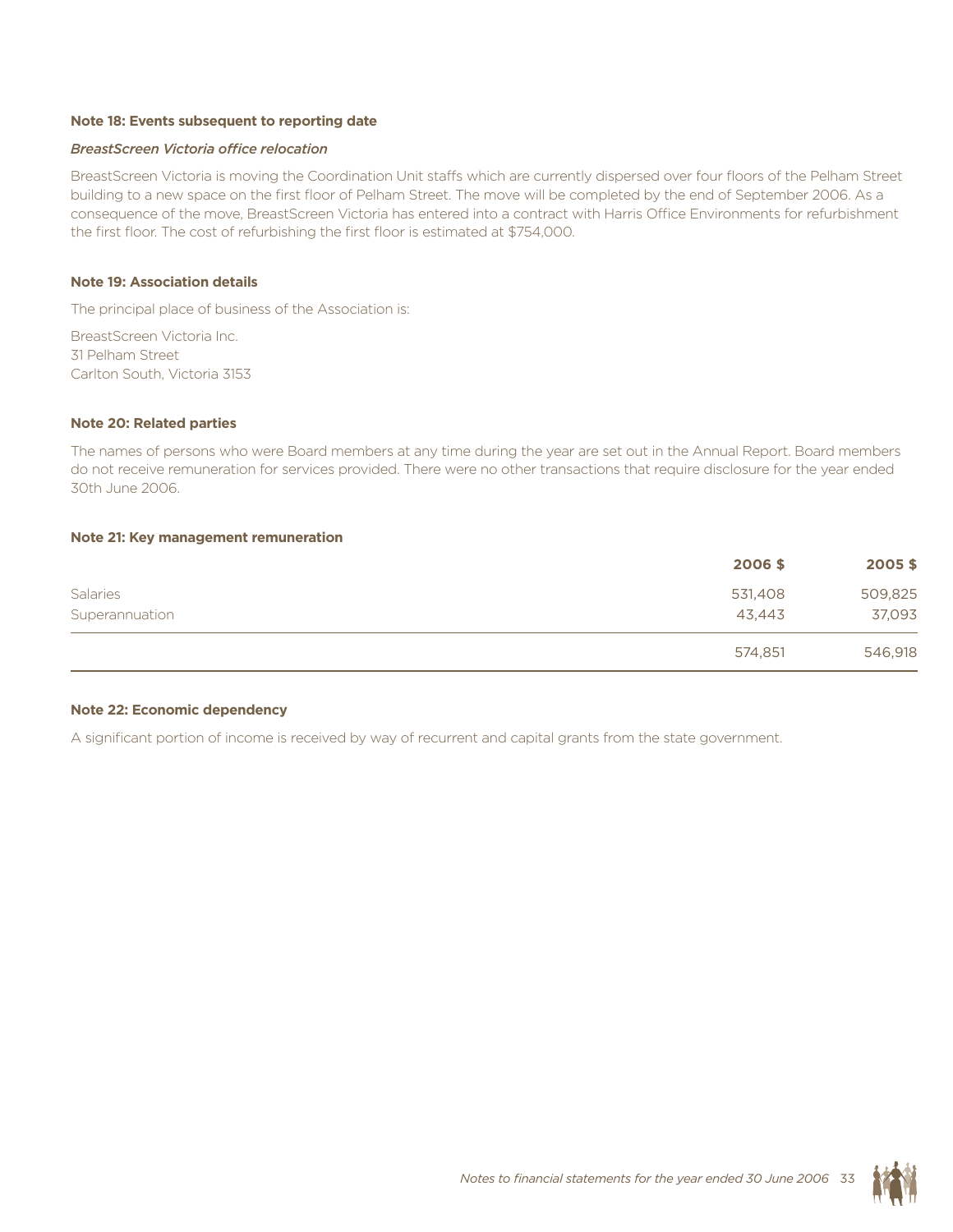# **BOARD OF MANAGEMENT DECLARATION**

In the opinion of the officers below, the financial report as set out on pages 20 to 33:

- 1. Presents fairly the financial position of BreastScreen Victoria Inc. as at 30 June 2006 and its performance and cash flows for the year ended on that date in accordance with Australian Accounting Standards, mandatory professional reporting requirements and other authoritative pronouncements of the Australian Accounting Standards Board.
- 2. Shows that there are, when this declaration is made out, reasonable grounds to believe that BreastScreen Victoria Inc. will be able to pay its debts as and when they fall due.

This statement is made in accordance with the resolution of the Board of Management and is signed for and on behalf of the Board by:

**Associate Professor Richard Bell Chair**

**Ms Margaret Crossley Treasurer**

Quel

**Ms Onella Stagoll OAM Director**

Melbourne, 18 October 2006

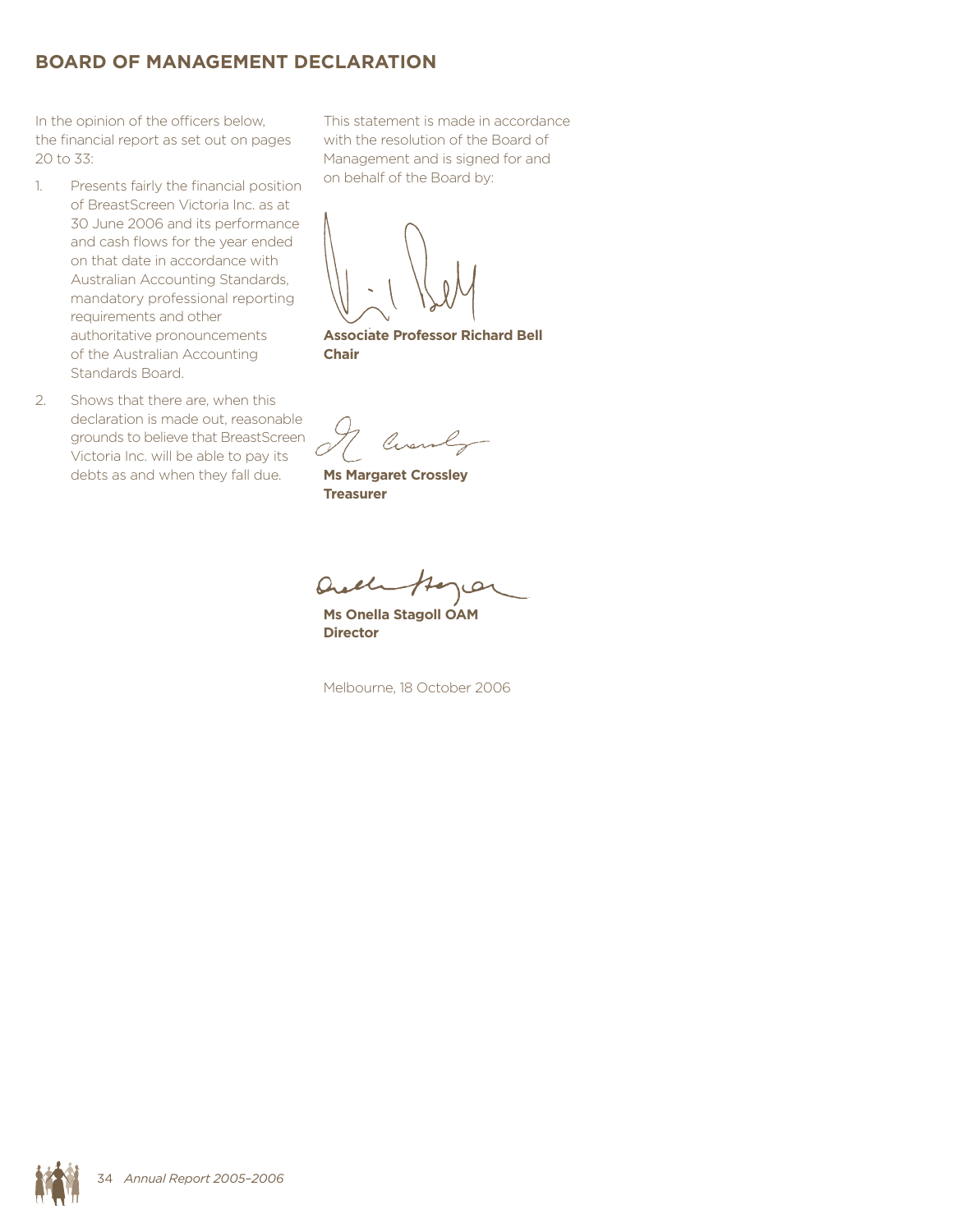## **Independent audit report to members of BreastScreen Victoria Inc.**

### **Scope**

### *The financial report and Board of Management responsibility*

The financial report comprises the balance sheet, income statement, statement of changes in equity, cash flow statement, a summary of significant accounting policies and other explanatory notes and the Board of Management declaration for BreastScreen Victoria Inc., for the financial year ended 30 June 2006 as set out on pages 20 to 33.

The members of the Board of Management are responsible for the preparation and fair presentation of the financial report in accordance with Accounting Standards in Australia and the Associations Incorporations Act 1981 Victoria. This includes responsibility for the maintenance of adequate financial records and internal controls that are designed to prevent and detect fraud and error, and for the accounting policies and accounting estimates inherent in the financial report.

#### *Audit approach*

We have conducted an independent audit of the financial report in order to express an opinion on it to the members. Our audit has been conducted in accordance with Australian Auditing Standards to provide reasonable assurance whether the financial report is free of material misstatement. The nature of an audit is influenced by factors such as the use of professional judgement, selective testing, the inherent limitations of internal controls, and the availability of persuasive rather than conclusive evidence. Therefore, an audit cannot guarantee that all material misstatements have been detected.

We performed procedures to form an opinion whether, in all material respects, the financial report is presented fairly in accordance with Accounting Standards in Australia and the Associations Incorporations Act 1981 Victoria so as to present a view which is consistent with our understanding of the association's financial position, the results of its operations, its changes in equity and its cash flows.

Our procedures included examination, on a test basis, of evidence supporting the amounts and other disclosures in the financial report, and the evaluation of accounting policies and significant accounting estimates made by the members of the Board of Management.

While we considered the effectiveness of management's internal controls over financial reporting when determining the nature and extent of our procedures, our audit was not designed to provide assurance on internal controls.

The audit opinion expressed in this report has been formed on the above basis.

#### *Audit opinion*

In our opinion, the financial report of BreastScreen Victoria Inc. presents a true and fair view in accordance with applicable Accounting Standards in Australia and the Associations Incorporations Act 1981 Victoria, the association's financial position as at 30 June 2006 and the results of its operations, its changes in equity and its cash flows for the year ended on that date.

OTT Virginia

**DTT VICTORIA Chartered Accountants**

Alison Brown

**A. Brown Partner Melbourne, 18 October 2006**

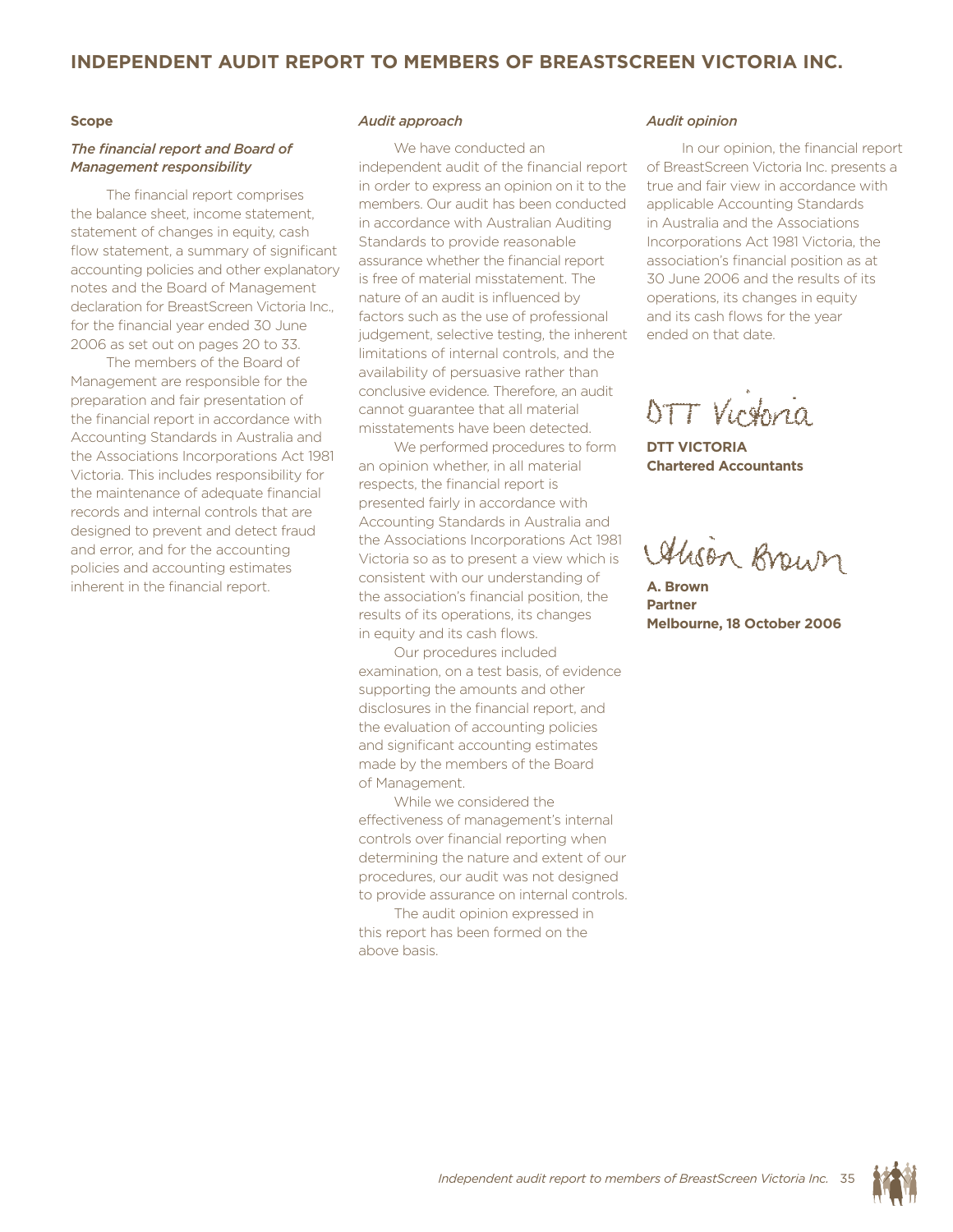### Published by

BreastScreen Victoria Coordination Unit 31 Pelham Street, Carlton South, Victoria 3053, Australia,

November 2006

Telephone 03 9660 6888 Facsimile 03 9662 3881 Email info@breastscreen.org.au Website www.breastscreen.org.au

Registration A0025878W ABN 54505 206 361 ISSN 1833-0177

Design: Storm Design

Printing: Metro Printing

Printed on recycled paper